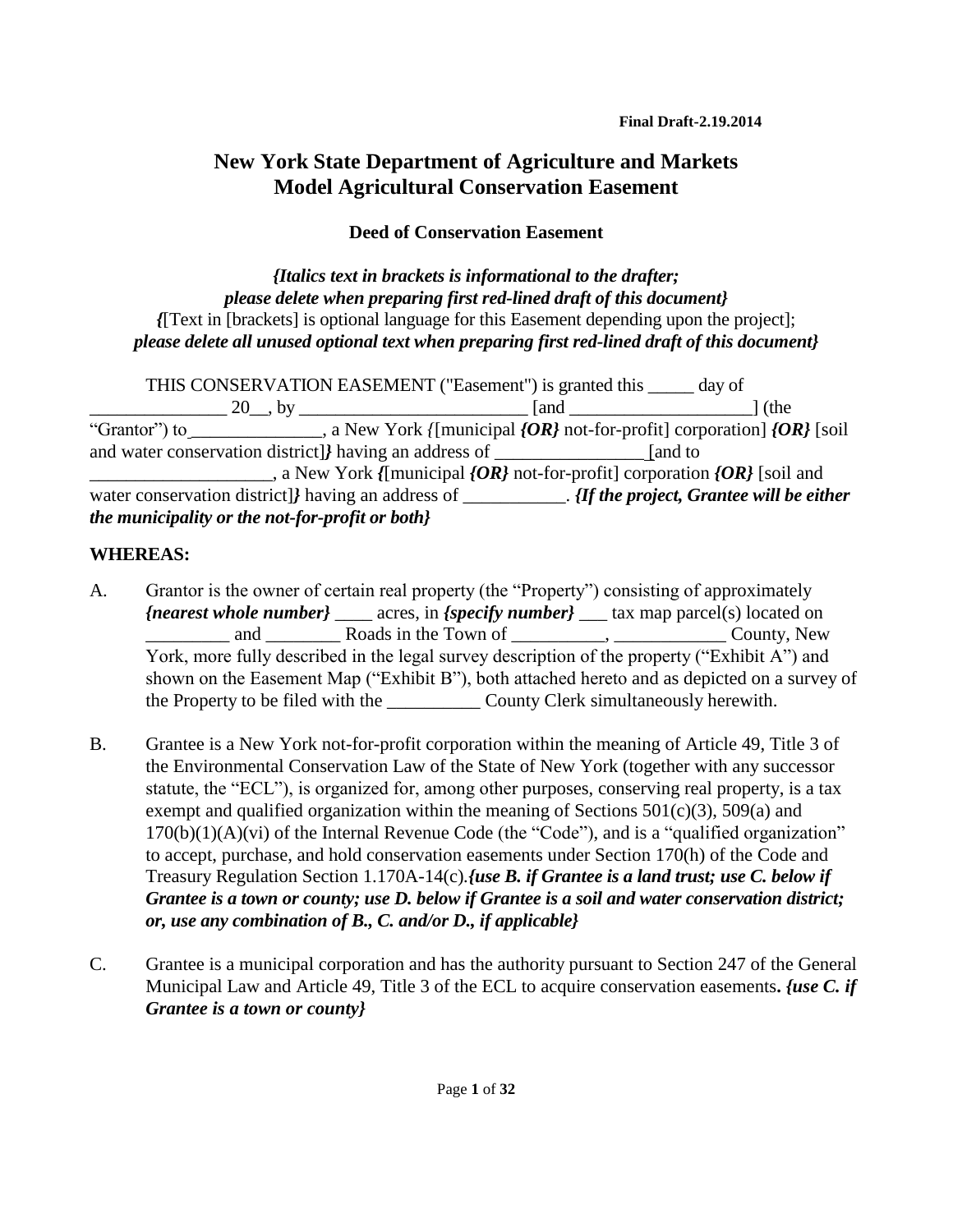- D. Grantee is a local government created by the County Board of Supervisors and has the authority pursuant to Section 9 (4-a) of the Soil and Water Conservation Districts Law to acquire conservation easements**.** *{use D. if Grantee is a soil & water conservation district}*
- E. Article 14, Section 4 of the New York State Constitution states: "The policy of this state shall be to conserve and protect its natural resources and scenic beauty and encourage the development and improvement of its agricultural lands for the production of food and other agricultural products;"
- F. Section 49-0301 of the ECL states: "The legislature hereby finds and declares that in order to implement the state policy of conserving, preserving and protecting its environmental assets and natural and man-made resources, the preservation of open spaces, the preservation, development and improvement of agricultural and forest lands, …, is fundamental to the maintenance, enhancement and improvement of…balanced economic growth and the quality of life in all areas of the state;"
- G. The Property is located within  $\qquad \qquad \text{County's Agricultural District } \#$ , created pursuant to Article 25-AA of the New York State Agriculture and Markets Law (the "AML"). Section 300 states: "It is hereby found and declared that many of the agricultural lands in New York State are in jeopardy of being lost for any agricultural purposes. When nonagricultural development extends into farm areas, competition for limited resources results. … It is, therefore, the declared policy of the state to conserve, protect and encourage the development and improvement of its agricultural land for production of food and other agricultural products. … It is the purpose of this article to provide a locally-initiated mechanism for the protection and enhancement of New York State's agricultural land as a viable segment of the local and state economies and as an economic and environmental resource of major importance;"
- H. Article 25-AAA, Section 321 of the AML states: "It is hereby found and declared that agricultural lands are irreplaceable state assets. In an effort to maintain the economic viability, and environmental and landscape preservation values associated with agriculture," the Commissioner is authorized to administer programs to assist counties in developing agricultural and farmland protection plans and to assist both county and municipal governments in the implementation of such plans. The Commissioner gives priority to projects that will preserve viable agricultural land, are located in areas facing significant development pressure and serve as a buffer for a significant natural public resource containing important ecosystem or habitat characteristics;
- I. The Property is located within County, which adopted an Agricultural and Farmland Protection Plan in *{insert month year}*. The Plan recommends*{…add appropriate text}*;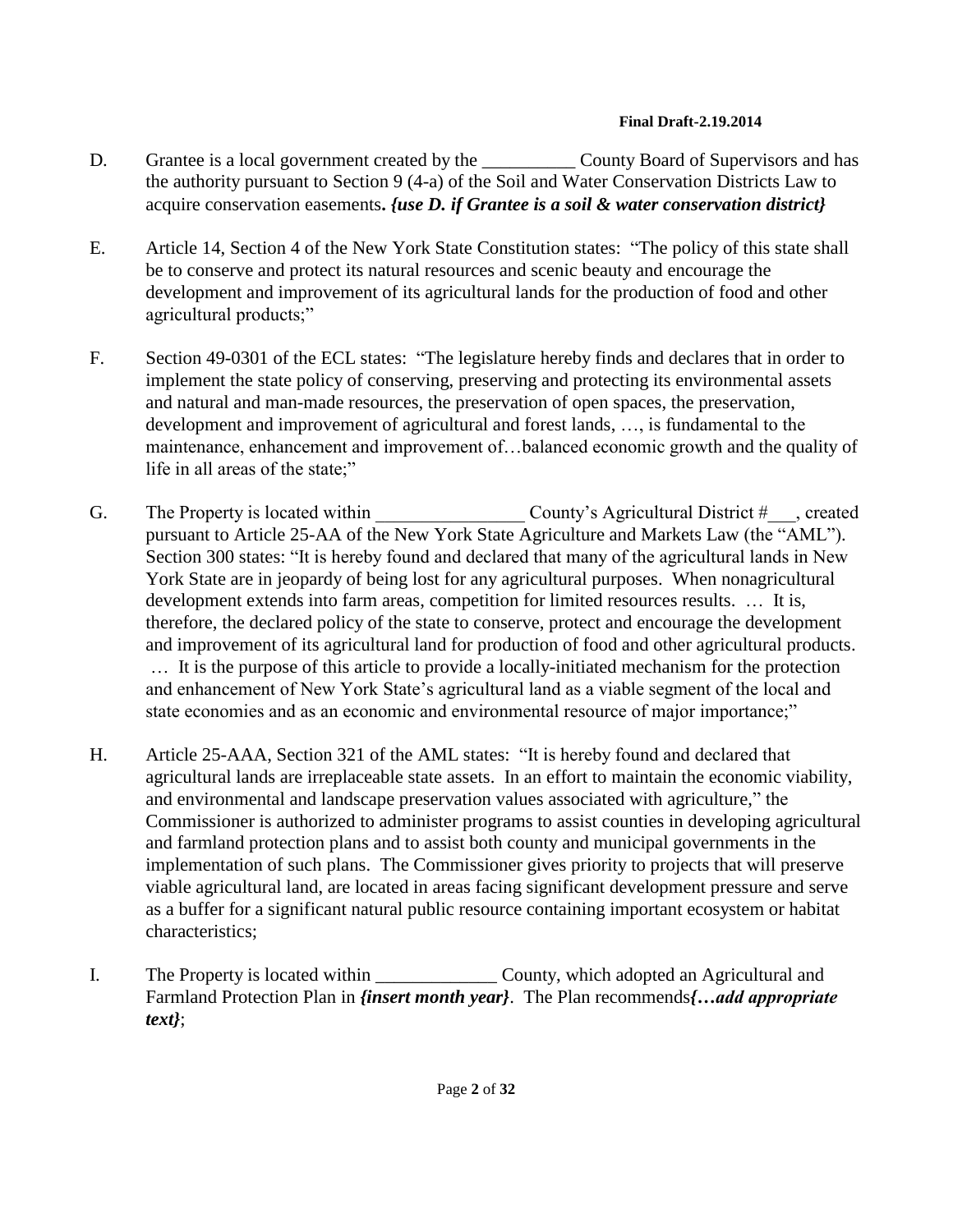- J. The Property is located within the Town of \_\_\_\_\_\_\_\_\_\_\_\_\_, which adopted an Agricultural and Farmland Protection Plan *{or other plan name}* in *{insert month year}*. The Plan recommends*{…add appropriate text}*;
- K. The Property consists primarily of productive agricultural land. The Property contains approximately \_\_\_\_\_ acres of prime soils, and approximately \_\_\_\_ acres of soils of statewide importance as defined by the U.S. Department of Agriculture Natural Resources Conservation Service.

### L. The Property also contains *{describe features and importance of any designated Resource Protection Areas}*

- M. [Grantee determined that accepting this Easement on the Property will enhance the long-term agricultural values of the Property and promote the use of soil conservation practices, which will further Grantee's charitable purposes of protecting the distinctive rural character of *{*[the Town of  $\overline{OR}$   $\overline{OR}$   $\overline{OR}$   $\overline{OR}$   $\overline{O}$  County]*}* and its lands and waters of significant historic and ecological value. Therefore, the Board of Directors of the Grantee approved the permanent conservation of this Property, as reflected in the \_\_\_\_\_\_\_\_\_\_\_\_, 20\_\_ minutes of the organization. Furthermore, the Property is located within a priority area for farmland and forestland conservation identified by the Grantee in its \_\_\_\_\_\_\_\_\_\_\_\_\_\_\_, adopted in *{insert month year}*.] *{IF Grantee is a land trust, Grantee may insert this or equivalent substitute WHEREAS here}*
- N. Grantor has received independent legal and financial advice regarding this Easement to the extent that Grantor has deemed necessary. Grantor freely signs this Easement in order to accomplish its conservation purposes.

NOW, THEREFORE, in consideration of the foregoing, Dollars (\$ Dollars (\$ *{specify a whole-dollar amount, which must equal the purchase price stipulated in the purchase agreement for this Easement transaction}* and the mutual covenants, terms, conditions and restrictions contained herein, the parties agree as follows:

### **1. Grant of Conservation Easement.**

Grantor hereby grants and conveys to Grantee a conservation easement (the "Easement"), an immediately vested interest in real property defined by Article 49 of Title 3 of the ECL of the nature and character described herein, for the benefit of the general public, which Easement shall run with and bind the Property in perpetuity. Grantor will neither perform, nor knowingly allow others to perform, any act on or affecting the Property that is inconsistent with the covenants contained herein. Grantor authorizes Grantee to enforce these covenants in the manner described below.

### **2. Purpose.**

The Purpose of this Easement is to conserve Viable Agricultural Land by preventing the conversion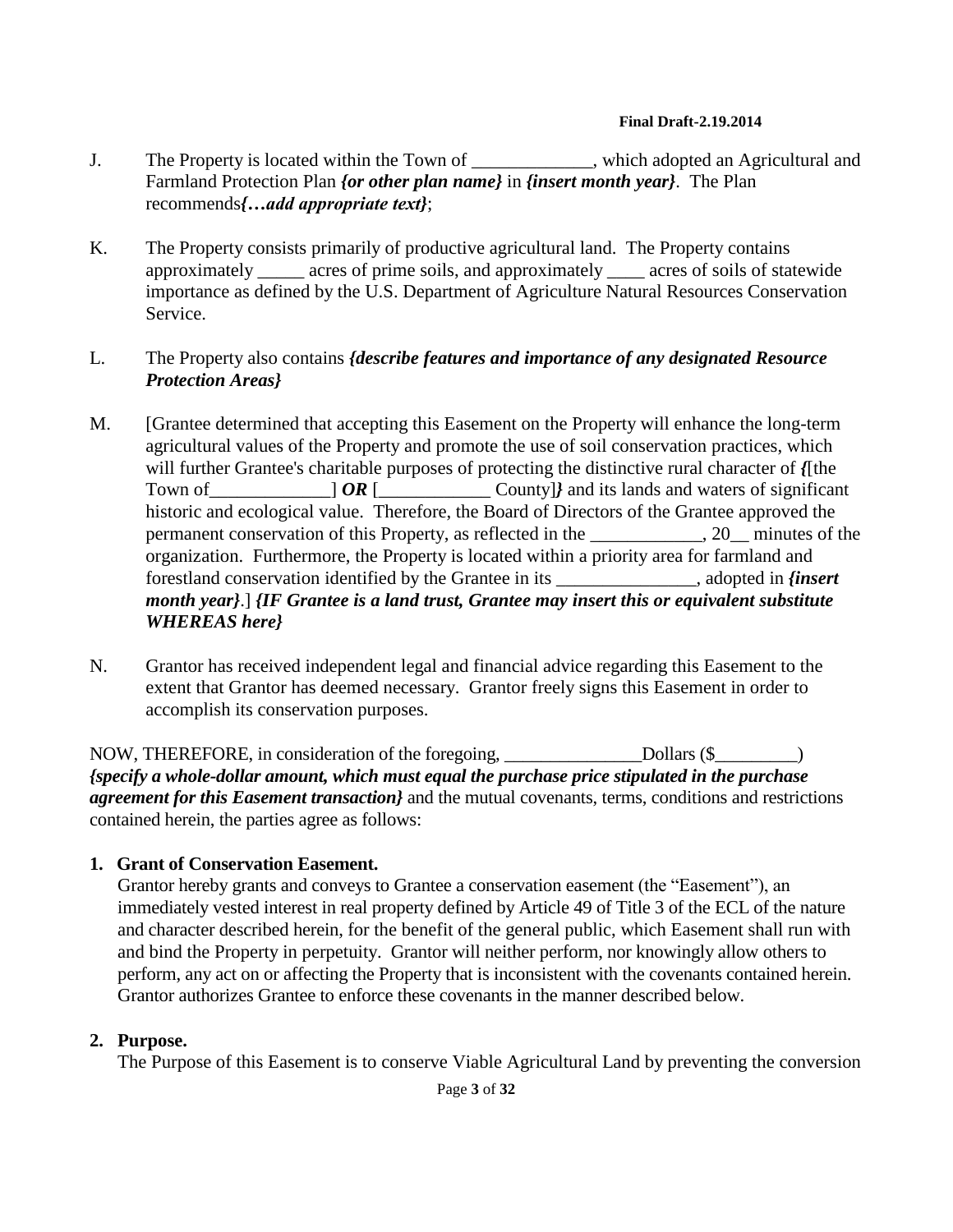of the Property to non-farm uses, except for those allowed herein. In achieving such prevention the Property shall be forever reserved for continued Agricultural Use.

### **3. Implementation.**

This Easement shall be implemented by limiting and restricting the non-agricultural development and non-farm use of the Property in accordance with its provisions. The Property remains subject to all applicable local, state and federal laws and regulations. This Easement and the administration of its provisions shall not unreasonably restrict or regulate Farm Operations in contravention of the purposes of Article 25-AA of the AML.

## **4. Definitions.**

## *{IF this Easement will refer to "Agricultural Units" and depict them on Exhibit B, then Grantee must insert the following definition or equivalent alternative:*

**["Agricultural Units"** are defined as specific portions of the Property made up of a certain portion of the Farm Area and, in some cases, a Farmstead Area and/or a Rural Enterprise Area. The legal description of each Agricultural Unit is contained in Exhibit A and each Agricultural Unit is depicted on Exhibit B.]*}*

- **4(a). "Agricultural Use"** shall be defined as those activities necessary to:
	- (i.) produce "Crops, Livestock and Livestock Products"; or
	- (ii.) use the Property as a "Farm Operation"; or
	- (iii.) be actively enrolled in any federal or state or local program whose intent is to temporarily suspend (for a specified period of one or more years or crop seasons) the production of Crops, Livestock and Livestock Products for the stipulated purpose of soil and water conservation, wildlife habitat, or similar conservation purpose; or
	- (iv.) manage the Property or a portion thereof in a fallow or otherwise idled manner provided such management is described in a Conservation Plan.
- **4(b). "Conservation Plan"** shall be defined as an Agricultural Environmental Management (AEM) Conservation Plan (Tier 3 or higher), or such equivalent document that has been prepared by the local Soil and Water Conservation District, or other qualified conservation professional, in cooperation with the Grantor.
- **4(c). "Crops, Livestock and Livestock Products"** shall be defined pursuant to Article 25- AA of the AML, or such successor law as enacted or amended. In the event that this definition or all of Article 25-AA (and all such successor laws) shall be repealed, then the definition existing at the time of repeal shall serve thereafter.
- **4(d). "Farm Labor Housing"** means dwellings or structures, together with accessory improvements used to house seasonal and/or full-time employees where such residences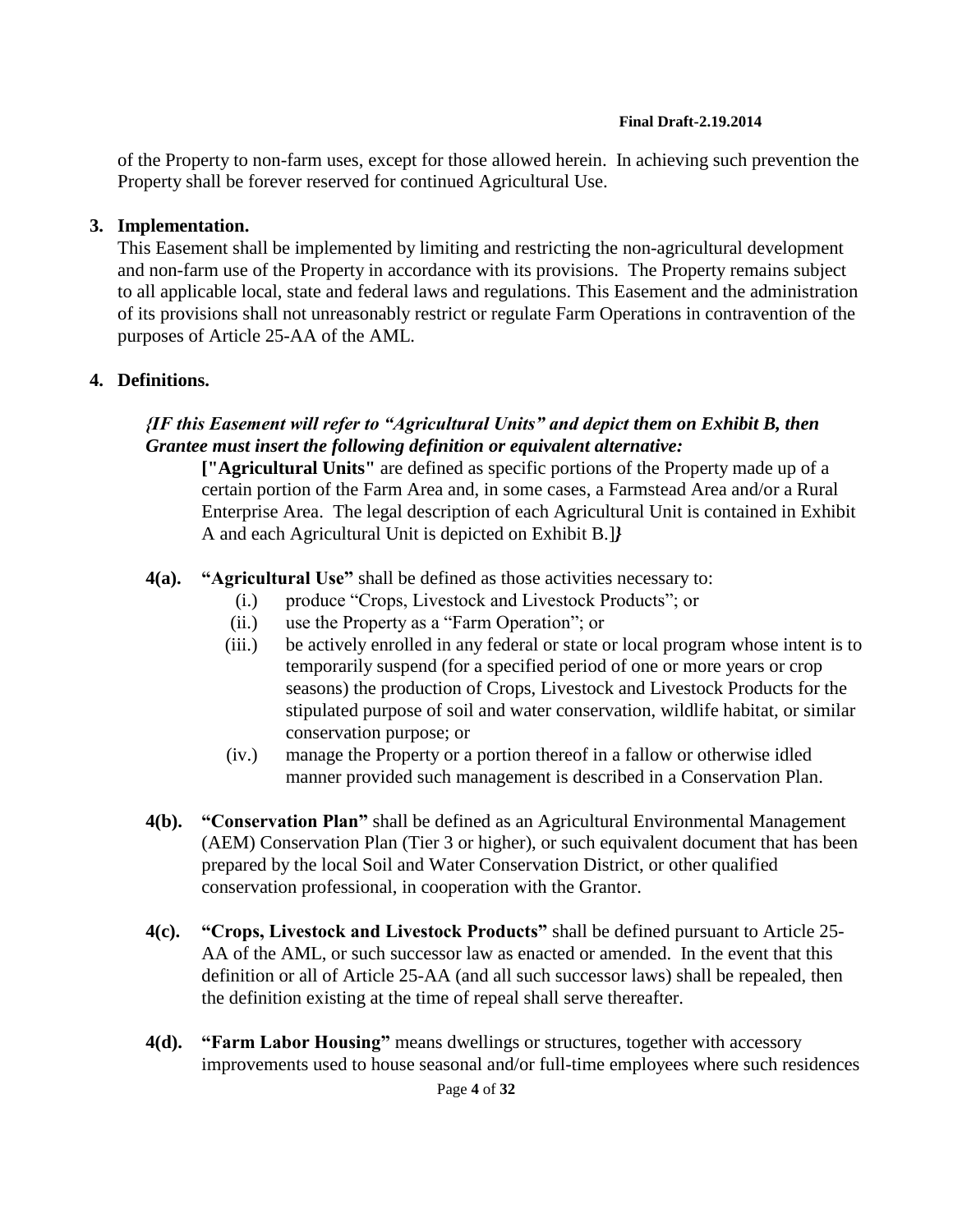are provided by the farm owner and/or operator, the worker is an essential employee of the farm owner and/or operator employed in the operation of the farm and the farm worker is not a partner or owner of the Farm Operation. For instance, a structure used as the primary residence of a farm owner and/or operator is not "Farm Labor Housing".

- **4(e). "Farm Operation"** shall be defined pursuant to Article 25-AA of the AML, or such successor law as enacted or amended. In the event that this definition or all of Article 25-AA (and all such successor laws) shall be repealed, then the definition existing at the time of repeal shall serve thereafter.
- **4(f). "Grantor"** includes the original Grantor and his/her/its heirs, successors and assigns.
- **4(g). "Grantee"** includes the original Grantee(s) and its successors and assigns. [The term "Lead Grantee" is the Grantee designated by mutual agreement between the Grantees to give and receive all notices and other communications to and from the Grantor as specifically indicated in this Easement and to pursue any legal action to enforce this Easement. The \_\_\_\_\_\_\_\_\_\_\_\_\_\_ shall be Lead Grantee unless the Grantors receive written notice of a change in such designation executed by both Grantees.] *{use these two sentences if there are two or more Grantees who want to designate a Lead Grantee for this Easement}*
- **4(h). "Impervious Surfaces"** are defined as structures or improvements that permanently cover soil resources. Impervious Surfaces do not include permeable surfaces such as gravel roads and parking areas; structures whose principal purpose is to protect soil and water resources, such as manure storage areas; and structures and improvements lacking permanent foundations. As used herein, "permanent foundations" are defined to be any continuous hardened surface (e.g., concrete, asphalt, or other similar stabilizing material) that is attached to, placed on or inserted in the ground and that underlies such building, structure or improvement.
- **4(i). "Owner"** is defined as any individual or entity, including any heir, successor or assign, of any legal or equitable interest in all or any portion of the Property, and any party entitled to the possession or use of all or any part thereof.
- **4(j). "Recreational Uses"** are defined as lawful personal or commercial activities including, but not limited to, hunting, fishing, cross-country skiing, camping, horseback riding and snowmobiling.
- **4(k). "Residential Dwelling"** means dwellings or structures, together with accessory improvements that comprise single-family, multi-family, apartments, "in-law" apartments, guest houses and Farm Labor Housing, whether or not the structure(s) are used as the primary residence of a farm owner and/or operator. *{If this Easement does not designate*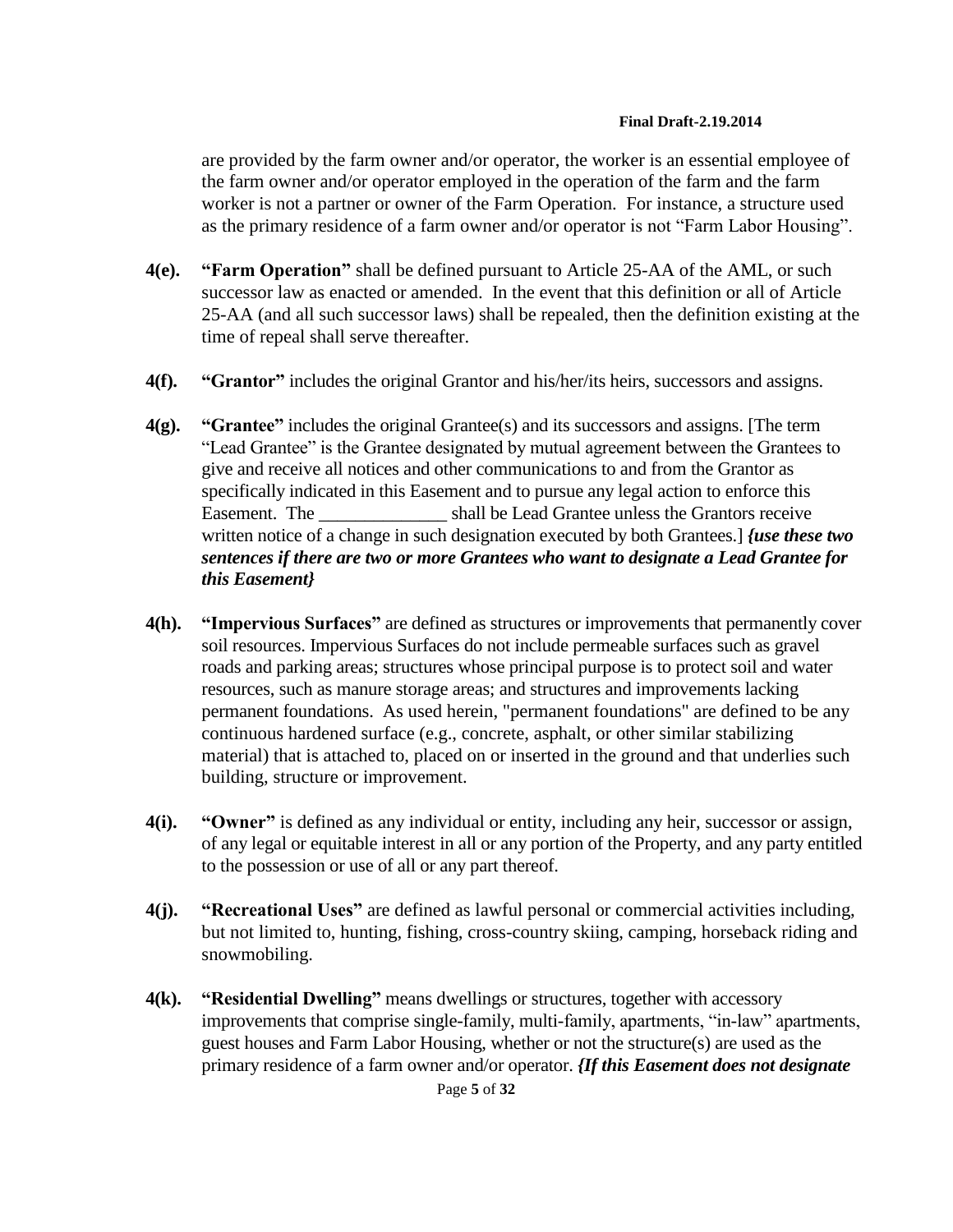*or otherwise reserve a right for the landowner to establish a Residential Dwelling within a Farmstead Area, then this definition (and the use of this term elsewhere in this document) should be deleted.}*

## *{ Grantee may insert the following definition or equivalent alternative:*

**["Rural Enterprises"** are defined as commercial activities conducted on the Property, which are clearly incidental, secondary, and subordinate to the Agricultural Use of the Property, and are owned by, and primarily operated by, the Grantor and other residents of the Property, with limited outside employees, including, but not limited to, professional office, home office of salesperson, artist's studio, arts instruction, bed and breakfast, crafts production and sales, computer repair, small engine repair, firewood distribution, and beauty salon.]*}*

## **4(l).** The following **"Use Areas"** are defined for the Easement:

## *{Choose ONE of the following three optional definitions, if applicable and as appropriate}*

[**"Farmstead Area"** is defined as area(s) depicted on Exhibit B, that centers on existing farm structures or future planned structures.]

### *{OR}*

[**"Farmstead Area"** is defined as area(s) to be designated within the Zone for Future Farmstead Area depicted on Exhibit B.]

### *{OR}*

[**"Farmstead Area"** is defined as the area that may be designated anywhere on the Property [outside of the Farmstead Area *{OR}* outside of the Zone for Future Farmstead Area] in accordance with the process set forth in Section 8 or pursuant to Section 26 ("Amendment of Easement").] *{one of the two optional phrases therein must be inserted IF either type of Use Area is or may be designated on the Property}*

[**"Zone for Future Farmstead Area"** is the area so identified on Exhibit B within which a Farmstead Area may be designated in accordance with the process set forth in Section 8 or pursuant to Section 26 ("Amendment of Easement").]

[**"Resource Protection Area"** is defined as the area(s) depicted on Exhibit B that contains unique or special natural features including, but not limited to, streams, wetlands, habitat or steep slopes and their supporting buffer lands.]

## *{Choose ONE of the following three optional definitions, if applicable and as appropriate}*

[**"Rural Enterprise Area"** is defined as area(s) depicted on Exhibit B, that centers on existing farm structures or future planned structures and differs from a Farmstead Area only in that Residential Dwellings or any other residential use other than Farm Labor Housing are not allowed.]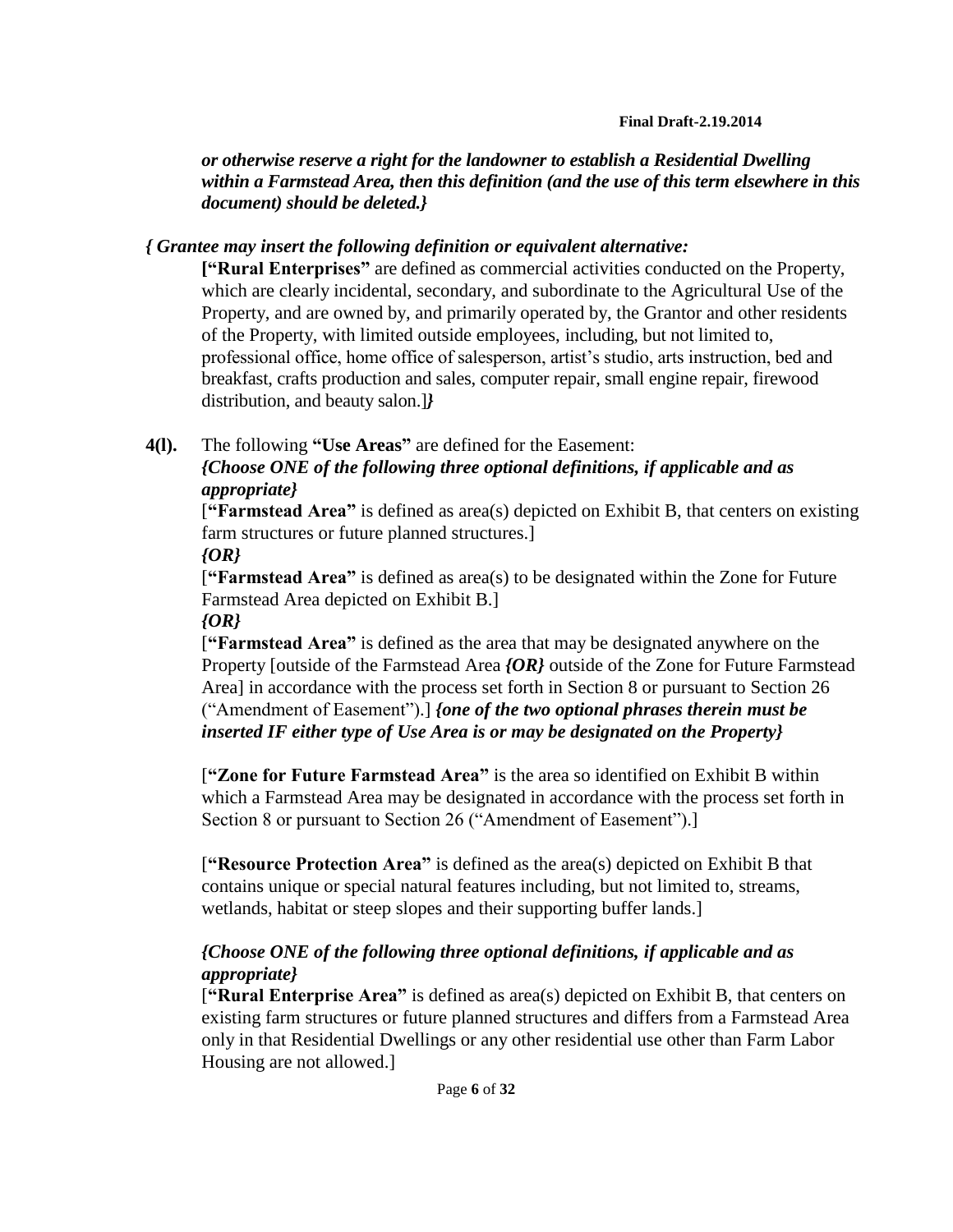# *{OR}*

[**"Rural Enterprise Area"** is defined as area(s) to be designated within the Zone for Future Rural Enterprise Area depicted on Exhibit B. A Rural Enterprise Area differs from a Farmstead Area only in that Residential Dwellings or any other residential uses other than Farm Labor Housing are not allowed.]

## *{OR}*

[**"Rural Enterprise Area"** is defined as the area that may be designated anywhere on the Property [outside of the Farmstead Area *{OR}* outside of the Zone for Future Farmstead Area] in accordance with the process set forth in Section 8 or pursuant to Section 26 ("Amendment of Easement"). A Rural Enterprise Area differs from a Farmstead Area only in that Residential Dwellings or any other residential uses other than Farm Labor Housing are not allowed.] *{one of the two optional phrases therein must be inserted IF either type of Use Area is or may be designated on the Property}*

[**"Zone for Future Rural Enterprise Area"** is the area so identified on Exhibit B within which a Rural Enterprise Area may be designated pursuant to the provisions of Section herein.]

**"Farm Area"** is defined as the remaining area of the Property, as depicted on Exhibit B, which Exhibit may be revised from time to time pursuant to [the process outlined in Section 8 ("Construction of Buildings and Other Improvements") or pursuant to] Section 26 ("Amendment of Easement") of this Easement.

**4(m). "Viable Agricultural Land"** is defined as land highly suitable for a Farm Operation.

# **5. Reserved Rights Retained by Grantor.**

Grantor reserves all customary rights and privileges of ownership, including the right of exclusive use, possession and enjoyment of the Property, the rights to sell, lease, and devise the Property, as well as any other rights compatible with the Purpose set forth in Section 2 ("Purpose") and not specifically prohibited or limited by this Easement.

No provisions of this Easement should be construed as impairing the ability of Grantor to use this Property, or a portion thereof encompassing entire separate tax map parcels, as collateral for a subsequent indebtedness, provided that any subsequent liens on the Property must be subordinate to this Easement.

The grant of any easements or use restrictions on the Property is prohibited, except with the permission of Grantee or as authorized in Section 8(g) ("Utility Services and Septic Systems"). Any future encumbrances shall be compatible with the Purpose of this Easement and shall not unreasonably restrict or regulate Farm Operations in contravention of the purposes of Article 25-AA of the AML.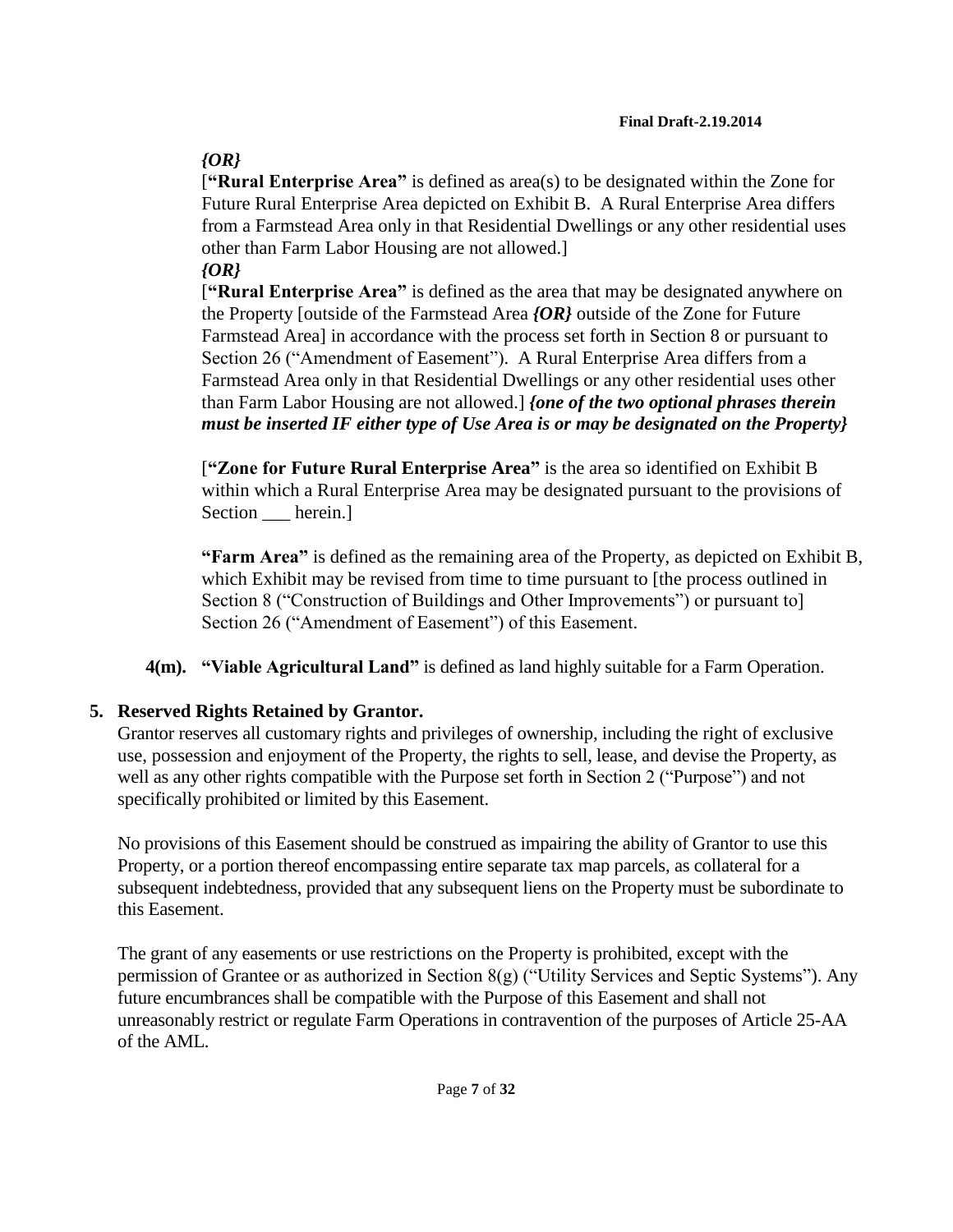Nothing in this Easement relieves Grantor of any obligation with respect to the Property or restriction on the use of the Property imposed by law, and nothing in this Easement shall require Grantor to take any action to restore the condition of the Property from damage or change that could not be reasonably anticipated by Grantor or that is beyond Grantor's reasonable control and occurring without Grantor's fault or negligence, including but not limited to natural disasters such as earthquakes, hurricanes or floods or to political or social upheavals such as wars or riots.

### **5(a). Right to Use Property for Agricultural Uses.**

Grantor has the right to engage in Agricultural Use of the Property and to use the Property as a Farm Operation. Said farming practices shall be carried out consistent with the Conservation Plan and in accordance with sound agricultural practices, which are practices necessary for on-farm production, preparation and marketing of agricultural commodities, provided such practices are legal, necessary, do not cause bodily harm or property damage off the farm, and achieve the intended results in a reasonable and supportable way.

### **5(b). Right to Use Property for Rural Enterprises.**

Grantor has the right to operate otherwise lawful Rural Enterprises, subject to the limitations set forth in this Easement, including Section 8 ("Construction of Buildings and Other Improvements"). In all cases, such Rural Enterprises must be compatible with the Purpose of this Easement and subordinate to the Agricultural Use of the Property. *{ONLY if this Easement does not designate or otherwise reserve a right to establish a Farmstead Area AND a Rural Enterprise Area, then this section 5(b) (and any reference to this section elsewhere in this document) should be deleted.}*

### **5(c). Right to Use Property for Recreational Uses.**

Grantor retains the right to use the Property for Recreational Uses, subject to the limitations set forth in this Easement, including Section 8 ("Construction of Buildings and Other Improvements"). In all cases, Recreational Uses must be compatible with the Purpose of this Easement and subordinate to the Agricultural Use of the Property.

### **6. Conservation Plan.**

Grantor and Grantee recognize that changes in economic and environmental conditions, in agricultural technologies, in accepted farm management practices and in the Farm Operations of Grantor may result in changes in the Agricultural Uses of the Property. It is the intention of this Easement to maintain Grantor's discretion to employ its choices of farm uses and management practices so long as those uses and practices are conducted in accordance with sound agricultural practices (as described in Section 5(a)) and in a manner consistent with a Conservation Plan prepared by a qualified conservation professional or by the local Soil and Water Conservation District in cooperation with the Grantor. The Conservation Plan shall identify potential adverse environmental impacts of agricultural activities, as well as enhance the agricultural productivity and economic viability of the Property. The Conservation Plan shall be updated periodically and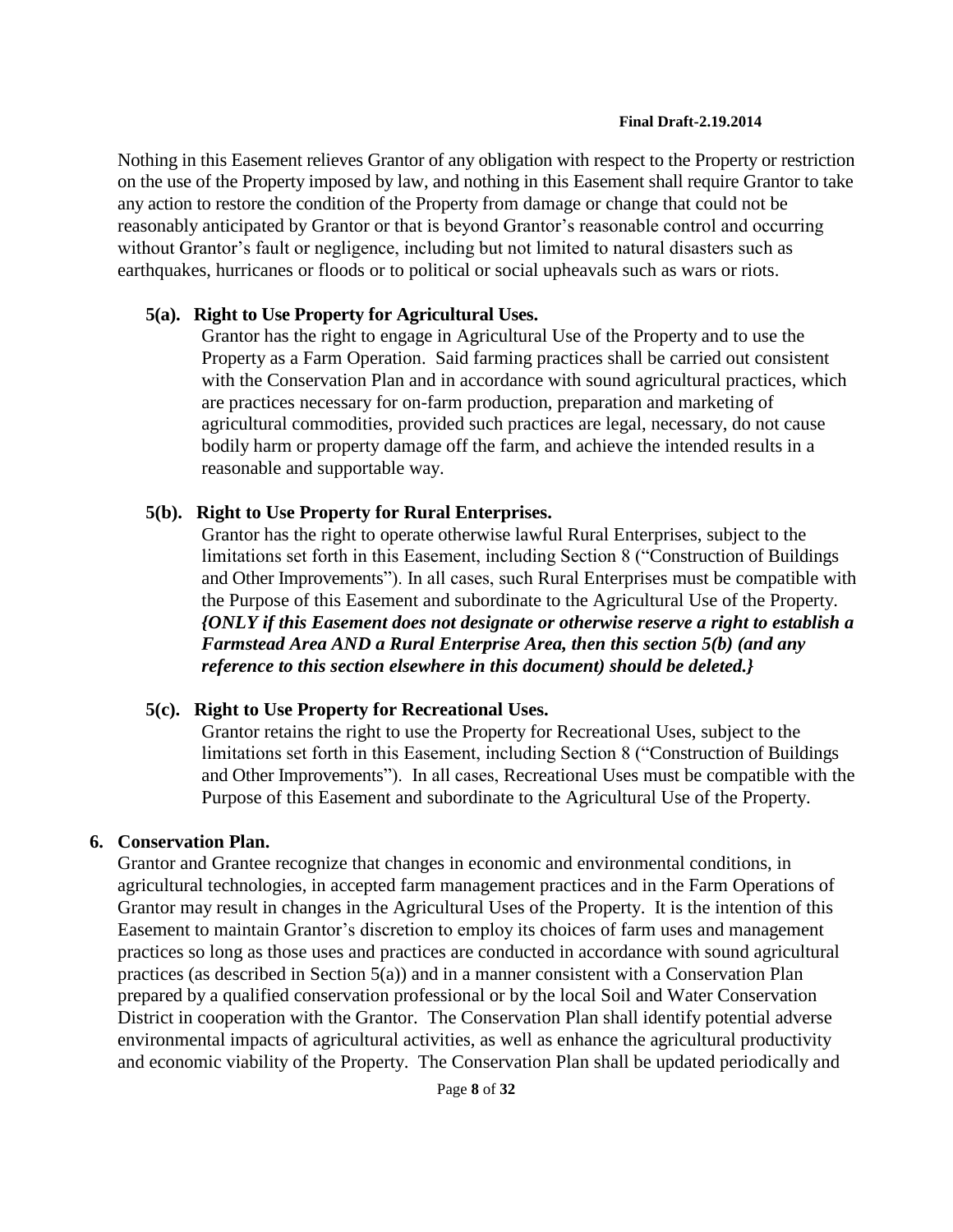whenever the Farm Operation changes substantially. Upon request, Grantor shall provide a copy of the most current Conservation Plan to Grantee.

## **7. Access.**

Nothing contained in this Easement shall give or grant to the public a right to enter upon or to use the Property or any portion thereof where no such right existed in the public immediately prior to the execution of this Easement.

## *{IF the right has been reserved in this Easement to establish and designate additional Use Areas, such as a Farmstead Area or a Rural Enterprise Area, then ONE of the following two optional sections (as applicable) must be inserted here}*

## **8. Designation of Additional Use Area(s).**

*{IF the right to create either a Farmstead Area OR a Rural Enterprise Area will be retained in this Easement (but NOT designated therein), then the following two paragraphs must be inserted here}*

[Grantor may at any time propose one (1) [Farmstead Area *{OR}* [Rural Enterprise Area *{select one and use same throughout this paragraph*}] of a contiguous area not to exceed \_\_\_\_ (\_\_) acres anywhere on the Property *{IF applicable, insert one or more of the following optional phrases to complete this sentence}* [outside of the Rural Enterprise Area *{OR}* [outside of the Farmstead Area] *{OR}* [outside of the Zone for Future Rural Enterprise Area] *{OR}* [outside of the Zone for Future Farmstead Area]. Grantor's proposal must be in writing and must be accompanied by a depiction of the proposed [Farmstead Area] *{OR}* [Rural Enterprise Area] on an existing survey or tax map, including boundary dimensions and total acreage. The information provided to the Grantee must be adequate to locate all boundaries of the [Farmstead Area] *{OR}* [Rural Enterprise Area] with reasonable certainty. Upon receipt of the request, Grantee will give its preliminary approval or disapproval of the proposal pursuant to Section 16 ("Permission of Grantee"). If the proposal is not approved, the response shall state the reason(s) for the disapproval, providing Grantor with the opportunity to amend the proposal accordingly. If the proposal is preliminarily approved, Grantor must submit a survey prepared by a licensed land surveyor depicting the boundaries of the proposed [Farmstead Area] *{OR}* [Rural Enterprise Area] for final approval pursuant to Section 16. Under no circumstances will a [Farmstead Area] *{OR}* [Rural Enterprise Area] be deemed to have been designated without Grantee's final written approval of its creation following review of the required survey.

If approved by Grantee, Grantee shall file in the \_\_\_\_\_\_\_\_\_\_\_\_\_\_\_ County Clerk's Office a map of a survey of the newly designated [Farmstead Area] *{OR}* [Rural Enterprise Area] and upon such filing, Exhibit B of this Easement will be deemed to have been amended. Any expense of preparing a map suitable for filing and any filing fees incurred by Grantee will be paid by Grantor.]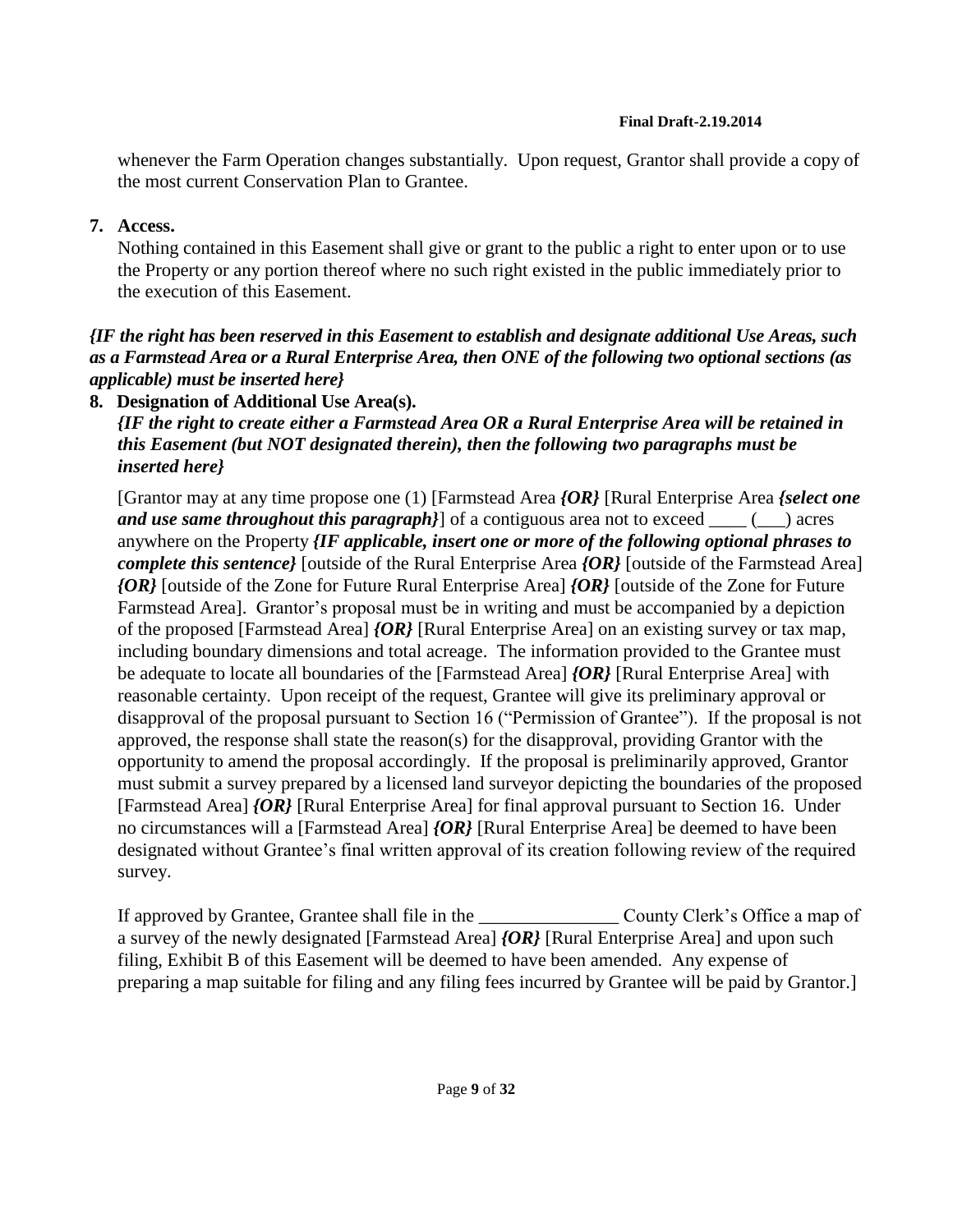## *{IF a Zone for a Future Farmstead Area OR a Zone for a Future Rural Enterprise Area is designated in this Easement, then the following two paragraphs must be inserted here}*

[Exhibit B depicts a Zone for Future [Farmstead Area *{OR}* Rural Enterprise Area *{select one and use same throughout this paragraph}*] within which Grantor may at any time propose one (1) [Farmstead Area *{OR}* Rural Enterprise Area] of a contiguous area not to exceed \_\_\_\_ (\_\_\_) acres. Grantor's proposal must be in writing and must be accompanied by a depiction of the proposed [Farmstead Area *{OR}* Rural Enterprise Area] on an existing survey or tax map, including boundary dimensions and total acreage. The information provided to the Grantee must be adequate to locate all boundaries of the [Farmstead Area] *{OR}* [Rural Enterprise Area] with reasonable certainty. Upon receipt of the request, Grantee will give its preliminary approval or disapproval of the proposal pursuant to Section 16 ("Permission of Grantee"). If the proposal is not approved, the response shall state the reason(s) for the disapproval, providing Grantor with the opportunity to amend the proposal accordingly. If the proposal is preliminarily approved, Grantor must submit a survey prepared by a licensed land surveyor depicting the boundaries of the proposed [Farmstead Area *{OR}* Rural Enterprise Area] for final approval pursuant to Section 16. Under no circumstances will a Farmstead Area be deemed to have been designated without Grantee's final written approval of its creation following review of the required survey.

If approved by Grantee, Grantee shall file in the \_\_\_\_\_\_\_\_\_\_\_\_\_\_\_ County Clerk's Office a map of a survey of the newly designated [Farmstead Area] *{OR}* [Rural Enterprise Area] and upon such filing, Exhibit B of this Easement will be deemed to have been amended. Any expense of preparing a map suitable for filing and any filing fees incurred by Grantee will be paid by Grantor. Upon the designation of a [Farmstead Area] *{OR}* [Rural Enterprise Area], the Zone for Future [Farmstead Area] *{OR}* [Rural Enterprise Area] shall no longer exist and the remainder of that former zone (i.e., the portion of the zone that was not newly designated as [Farmstead Area] *{OR}* [Rural Enterprise Area]) shall forever thereafter be designated as Farm Area.]

### **8. Construction of Buildings and Other Improvements.**

The Property consists of *\_\_\_\_\_ {insert #}* Use Areas as further described in the Baseline Documentation Report (referenced in Section 20 herein) and identified on the Easement Map attached hereto as Exhibit B: 1) the Farmstead Area(s)*{OR, if applicable, Zone for Future Farmstead Area}*; and 2) the Farm Area[; and 3) the Resource Protection Area; and 4) the Rural Enterprise Area *{OR, if applicable, Zone for Future Rural Enterprise Area}*]. Grantor may undertake construction, erection, installation, removal or placement of buildings, structures, or other improvement to the Property within these areas only as provided in this Easement and set forth below.

### **8(a). Impervious Surfaces.**

It is the intention of this Easement to limit the extent of construction or placement of Impervious Surfaces on the Property. Subject to the limitations set forth below, Impervious Surfaces may be constructed or placed on up to a maximum of ten percent (10%) of the Farm Area [and without limitation within any designated Farmstead Area[ and within any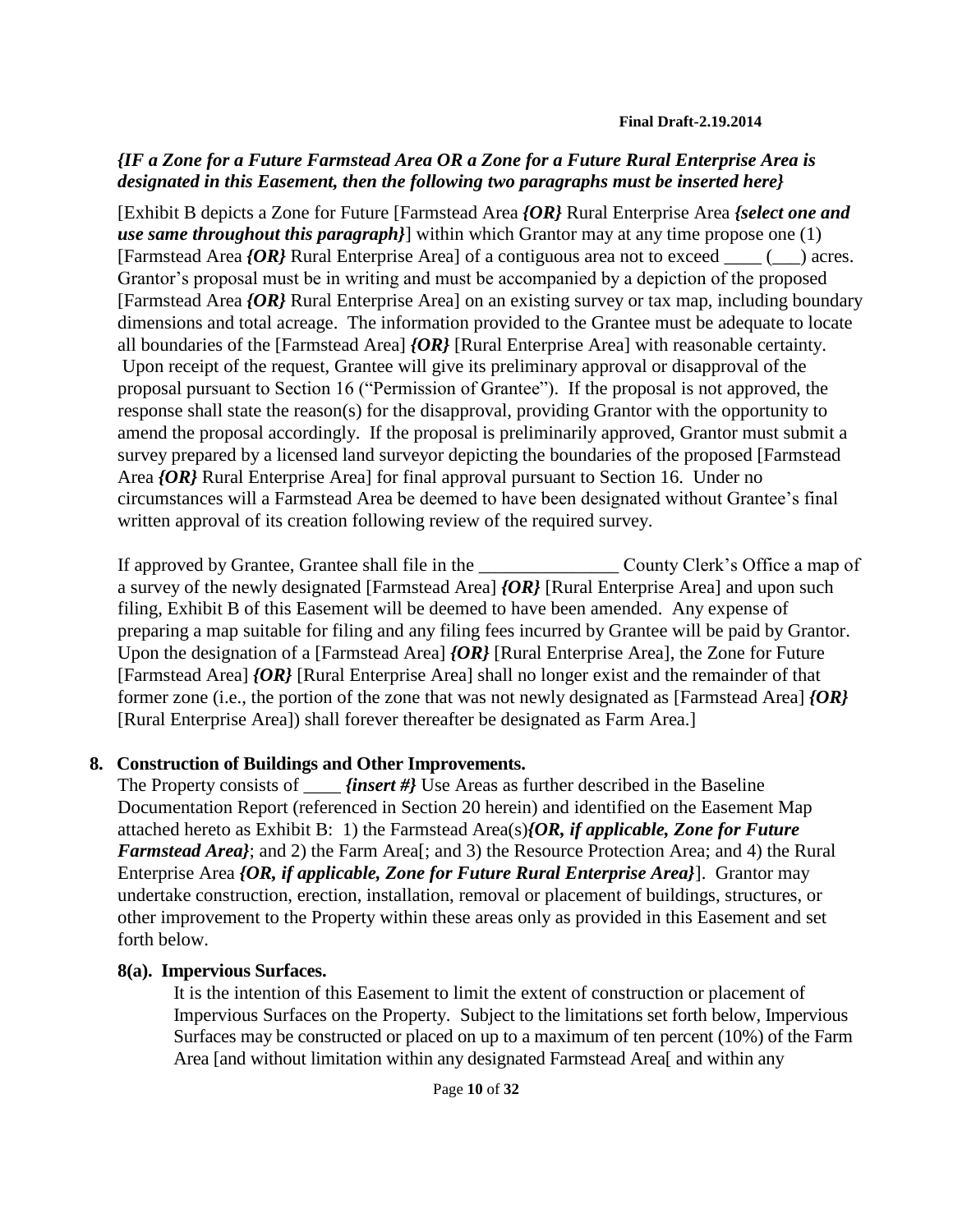designated Rural Enterprise Area].[ Impervious Surfaces are prohibited in any designated Resource Protection Area.]

### **8(b). Fences.**

Existing fences may be repaired, removed and replaced, and new fences may be built anywhere on the Property for purposes of reasonable and customary management of livestock and wildlife, safety and general management and to prevent trespassing on the Property.

## **8(c). Agricultural Structures and Improvements.**

Agricultural structures and improvements may be placed or constructed on the Property in accordance with the provisions of this Section 8(c). Upon acceptable establishment of any such agricultural structure or improvement, each agricultural structure and improvement may be repaired, removed, enlarged and replaced at its respective location, subject to the Impervious Surface coverage limitations set forth in Section 8(a) ("Impervious Surfaces").

*Farmstead Area[ and Rural Enterprise Area]:* Without permission of Grantee, Grantor may construct new buildings, structures and other improvements, including asphalt and concrete roads and parking areas within a designated Farmstead Area[ or within a designated Rural Enterprise Area] to be used primarily for purposes related to a Farm Operation.

[*Resource Protection Area:* With permission of Grantee, Grantor may construct or place buildings, structures or other improvements for such purposes related to the Farm Operation within a designated Resource Protection Area provided each building, structure or other improvement shall not contain Impervious Surfaces.]

*Farm Area:* Subject to the Impervious Surface coverage limitations set forth in Section 8(a) ("Impervious Surfaces"), Grantor may construct buildings, structures and improvements for such purposes related to the Farm Operation on up to two percent (2%) of the Farm Area without permission of Grantee. With permission of Grantee, Grantor may construct buildings, structures and improvements related to the Farm Operation that would cover up to an additional eight percent (8%) of the Farm Area. In the construction or placement of any Impervious Surfaces within the Farm Area, the Grantor shall use all practical means to minimize the extent of coverage over or associated impacts to prime soils and soils of statewide importance.

## **8(d). Residential Dwellings.**

Residential Dwellings may be placed or constructed on the Property in accordance with the provisions of this Section 8(d). Upon acceptable establishment of any such Residential Dwelling, each Residential Dwelling may be repaired, removed, enlarged and replaced at its respective location. Residential uses shall be compatible with the Purpose of this Easement and subordinate to the Agricultural Uses of the Property.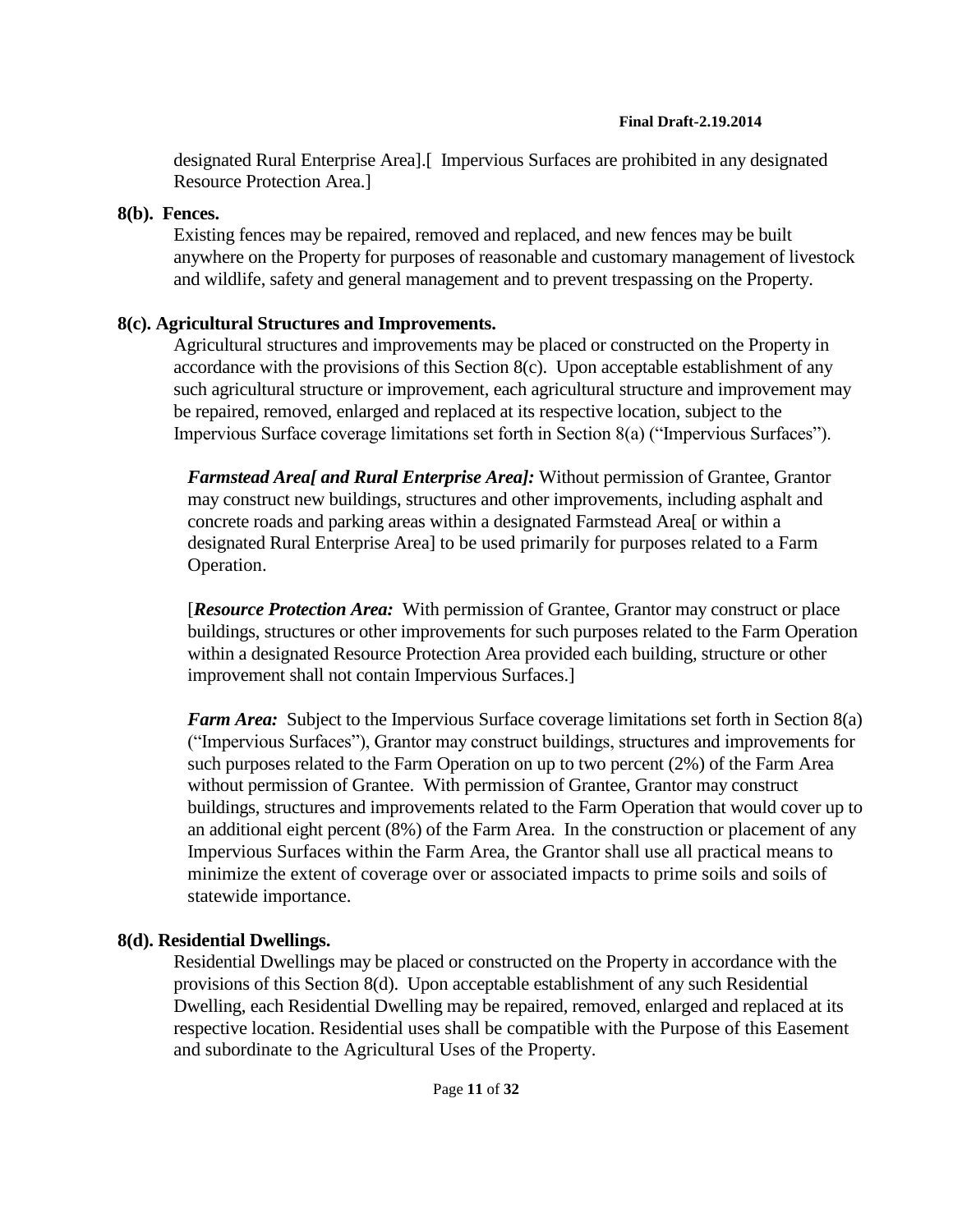*Farmstead Area:* Without permission of Grantee, Grantor may construct, maintain, repair, remove or replace Residential Dwellings, together with accessory structures and improvements within a designated Farmstead Area, subject to any applicable local, state or federal laws and regulations.

[*Rural Enterprise Area:* No Residential Dwellings, except those used exclusively for Farm Labor Housing, are permitted within a designated Rural Enterprise Area.]

[*Resource Protection Area:* Any Residential Dwelling, including those for Farm Labor Housing, is prohibited within any designated Resource Protection Area.]

*Farm Area:* Subject to the Impervious Surface coverage limitations set forth in Section 8(a) ("Impervious Surfaces"), Grantor may construct or place dwellings or structures and improvements exclusively for Farm Labor Housing on up to one percent (1%) of the Farm Area without permission of the Grantee. With permission, Grantor may construct or place additional Farm Labor Housing in the Farm Area as proven necessary to conduct current Farm Operations. The land on which these dwellings, structures and improvements stand shall not be subdivided, except as permitted in Section 11 ("Subdivision").

### **8(e). Rural Enterprises.** *{If no Farmstead Area or Rural Enterprise is or may be designated on the Property through a right reserved in this Easement, then this section must be deleted as well as any use of the term "rural enterprise" throughout this Easement.}*

Rural Enterprises may only be established and carried out within a designated Farmstead Area[ or within a designated Rural Enterprise Area]. In all cases, such uses and any necessary structures or improvements, shall be compatible with the Purpose of this Easement and subordinate to the Agricultural Use of the Property. Prohibited enterprises include, but are not limited to those that market non-agricultural petroleum or chemical products. Rural Enterprises shall not include the operation of a junk yard, gas station or any similar enterprise. The land on which these structures stand shall not be subdivided, except as permitted in Section 11 ("Subdivision").

### **8(f). Structures and Improvements associated with Recreational Uses.**

Structures and improvements associated with Recreational Uses are permitted on the Property as set forth below so long as such improvements and structures are compatible with the Purpose of this Easement and subordinate to the Agricultural Use of the Property. No structures or improvements associated with Recreational Uses shall impair in any way the Agricultural Use of the Farm Area. Recreational Uses shall not include golf courses and ranges.

*Farmstead Area[ and Rural Enterprise Area]:* Without permission of Grantee, Grantor may enlarge existing or construct or place new permanent, recreational improvements within a designated Farmstead Area[ or within a designated Rural Enterprise Area].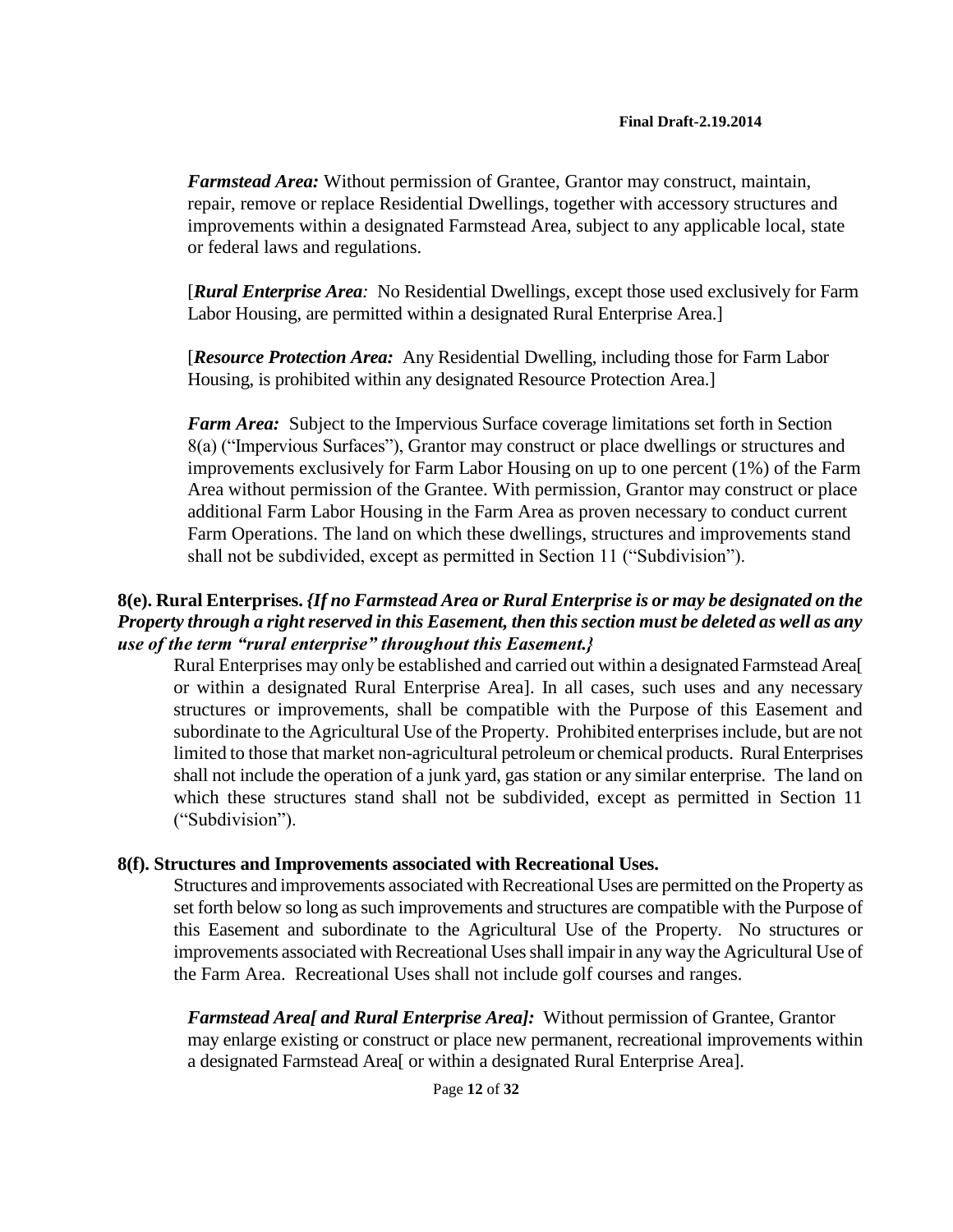[*Resource Protection Area: {Choose one}* [Any structure associated with recreational uses or activities are prohibited] *{OR}* [Permission of Grantee is required prior to the construction or placement of any structure associated with recreational uses or activities] within any designated Resource Protection Area.]

*Farm Area:* Subject to the Impervious Surface coverage limitations set forth in Section 8(a) ("Impervious Surfaces"), Grantor may enlarge existing or construct or place new permanent, recreational improvements in the Farm Area up to an aggregate of one thousand (1,000) square feet in size without permission of Grantee. Permission of Grantee is required for permanent recreational improvements that exceed an aggregate footprint of one thousand (1,000) square feet. All recreational structures and improvements shall be located in a manner that minimizes the impact to prime soils or soils of statewide importance.

### **8(g). Utility Services and Septic Systems.**

Wires, lines, pipes, cables, tanks, or other facilities providing electrical, gas, water, sewer, sanitary sewer, septic, communications, or other like services to or from the improvements permitted in this Easement may be installed, maintained, repaired, removed, relocated and replaced for such purposes. All such services and systems shall be compatible with the Purpose of this Easement, subordinate to the Agricultural Use of the Property and located in a manner that minimizes the impact to prime soils or soils of statewide importance[ and to any Resource Protection Area].

### **8(h). Alternative Energy and Communications Structures and Improvements.**

Structures and improvements necessary to undertake alternative energy activities (such as wind, solar, methane and other similar energy generation) or communications activities (such as telecommunications towers) are permitted as further described below provided they are compatible with the Purpose of this Easement, subordinate to the Agricultural Use of the Property and located in a manner that minimizes the impact to prime soils or soils of statewide importance.

*Farmstead Area[ and Rural Enterprise Area]:* Within a designated Farmstead Area[ and a designated Rural Enterprise Area], Grantor may construct such structures and improvements without permission of Grantee.

[*Resource Protection Area:* Any structures or improvements associated with alternative energy or communications activities are prohibited within any designated Resource Protection Area.]

*Farm Area:* Subject to the Impervious Surface coverage limitations set forth in Section 8(a) ("Impervious Surfaces"), such structures and improvements, including roads and drainage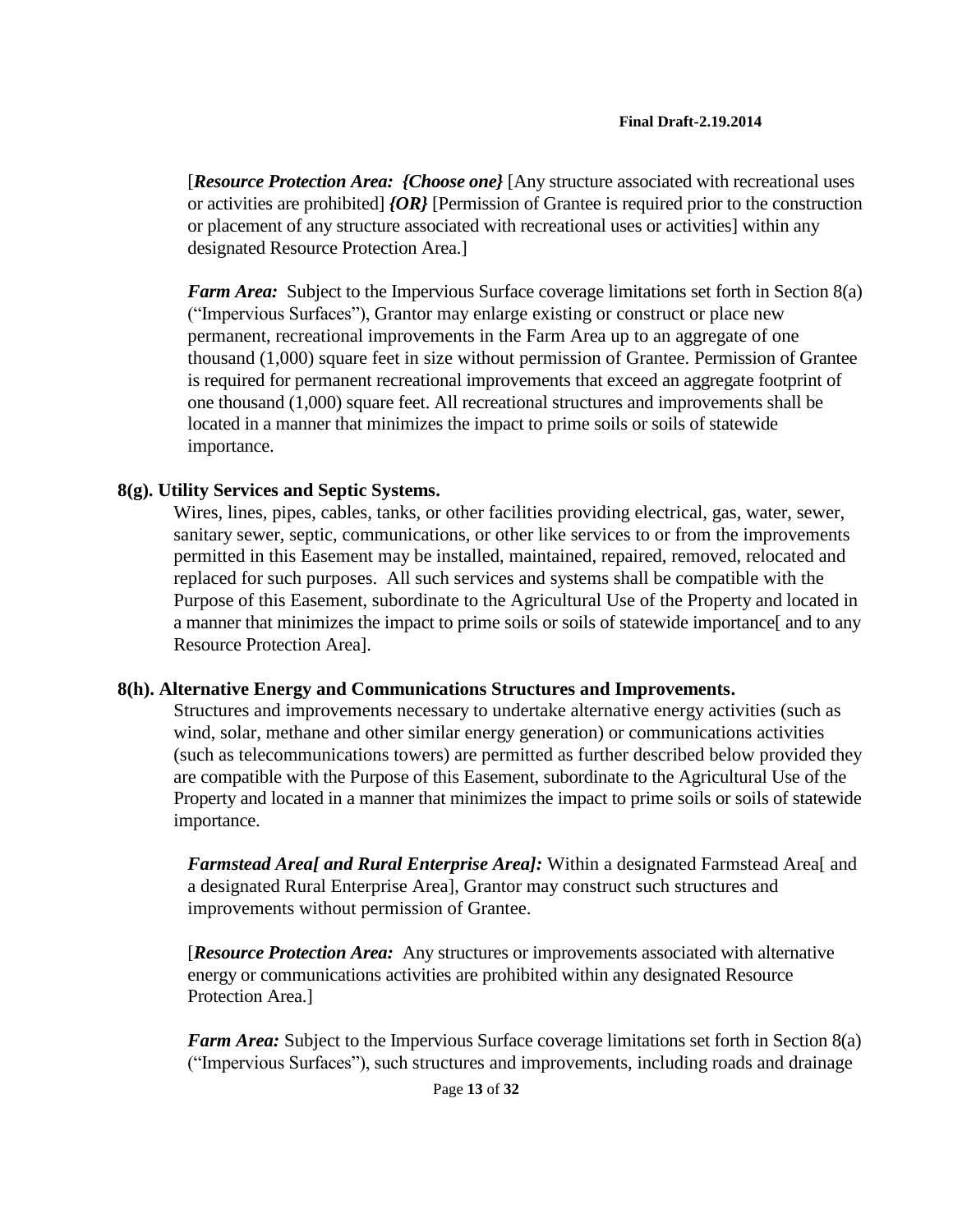ditches, may be built in the Farm Area only with the permission of Grantee, which may be conditioned upon the posting of a bond. These structures and improvements are permitted only if the activity is limited and localized in impact affecting no more than two percent (2%) of the Farm Area at one time.

Prior to determining the location of a site for these structures and improvements in the Farm Area, the Grantor shall notify the Grantee, the New York State Department of Agriculture and Markets, and the local Soil and Water Conservation District to give them an opportunity to participate in an onsite meeting to review proposed locations. Grantor shall comply with the New York State Department of Agriculture and Markets guidelines regarding agricultural impact avoidance, mitigation and remediation for construction of such structures.

### **9. Maintenance and Improvement of Water Sources.**

Grantor may use, maintain, establish, construct, and improve water sources, water courses and water bodies within the Property for the uses permitted by this Easement. Grantor may alter the natural flow of water over the Property in order to improve drainage of agricultural soils, reduce soil erosion and/or flooding, provide irrigation for the Property or improve the agricultural or forest management potential of the Property, provided such alteration is consistent with the Conservation Plan is in accordance with sound agricultural practices (as described in Section  $5(a)$ ), is compatible with the Purpose of this Easement, and is carried out in accordance with applicable local, state and federal laws and regulations.

### **10. Water Rights.**

Grantor may use any appurtenant water rights sufficient to maintain the agricultural productivity of the Property in accordance with applicable local, state and federal laws and regulations. Grantor shall not transfer, encumber, lease, sell or otherwise sever such water rights from title to the Property itself.

## **11. Subdivision.**

*{Choose the Subdivision clause that best fits the circumstances associated with the Property. Insert only the version of this clause that you select and delete all other versions from this easement. The three versions shown below are as follows: (1) Option #1 = standard clause; (2) Option #2 = alternative clause when multiple parcels comprising the Property shall be maintained as if one parcel; OR (3) Option #3 = alternative clause when multiple parcels comprising the Property are aggregated into Agricultural Units.}*

## *{Option #1:}*

The Property is currently comprised of *[specify the number of parcels]* tax map parcels owned by Grantor.

Any division, partition, subdivision, or other legal or de facto creation of lots or parcels of any portion of the Property into separate ownership is hereafter referred to as "Subdivision" or to "Subdivide" and any portion of the Property subject to Subdivision as "Subdivided." However,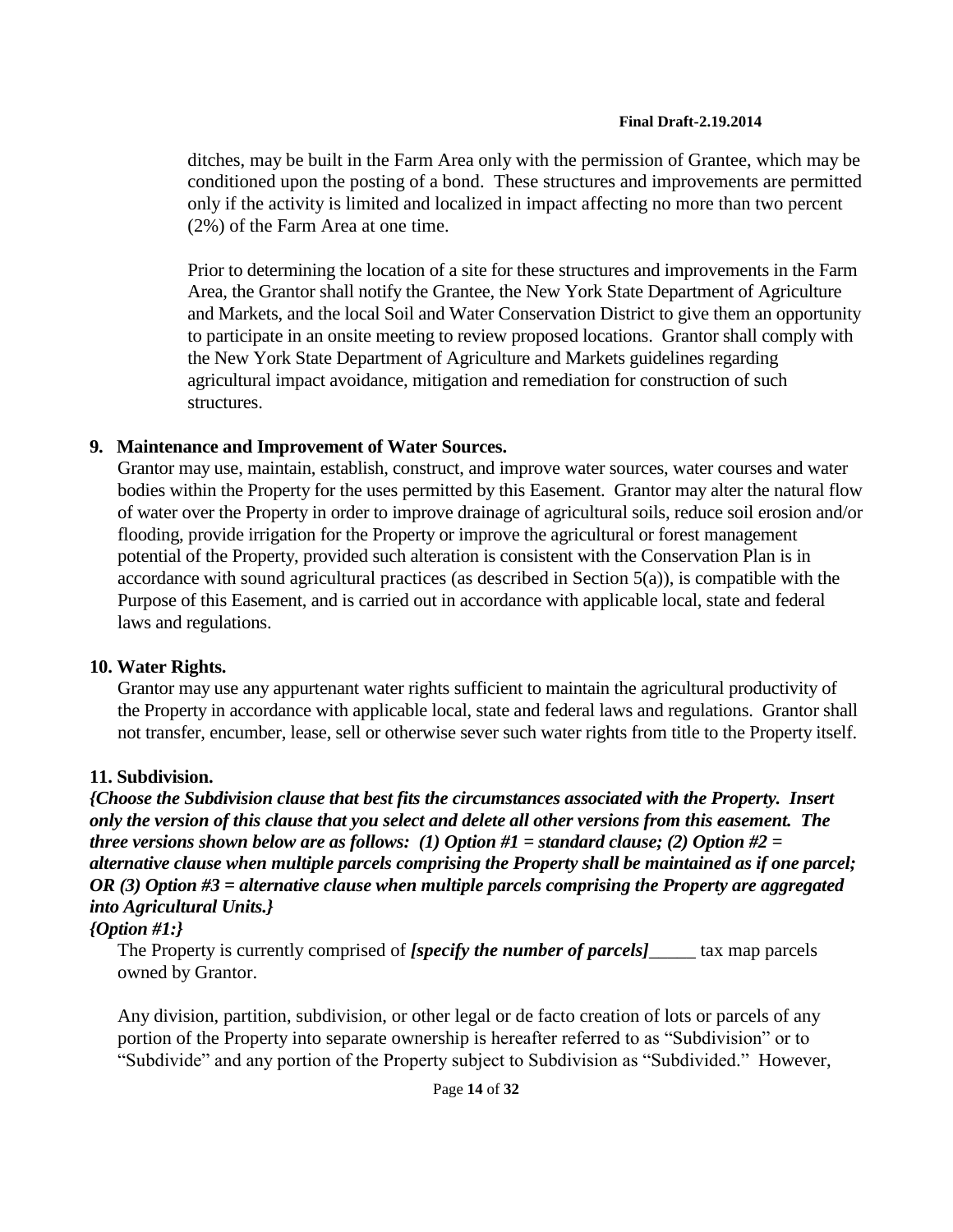under no circumstance shall any designated Farmstead Area or any designated Rural Enterprise Area or any designated Zone for Future Farmstead Area or any designated Zone for Future Rural Enterprise Area be solely Subdivided from the Property and shall not be internally Subdivided.

With prior written permission of the Grantee, Grantor may Subdivide the Property and convey a portion of the Property to a new owner or owners. Grantor's request for permission to Subdivide will be governed by the provisions set forth in Section 16 ("Permission of Grantee") of this Easement and the provisions of this Section. In addition, Grantee shall grant such permission only if Grantee determines that the Subdivision: (a) is for agricultural purposes; (b) is compatible with the Purpose of this Easement; (c) will not diminish or substantially impair the agricultural viability of the Property; and (d) shall ensure that all parcels of land thereby created will remain Viable Agricultural Land either individually, or as part of an established Farm Operation. Any such Subdivision shall not include the right to construct, place or relocate any structures on the Property, except as otherwise permitted by this Easement, and shall explicitly limit any existing Farm Labor Housing in the Farm Area to that exclusive use. Any Subdivision also must comply with all applicable local, state or federal regulations, and any Subdivided parcels shall be subject to the terms of this Easement.

In the event that any Subdivision of the Property is approved by the Grantee, any portion of the Property so Subdivided shall remain subject to this Easement and approval by the Grantee must allocate to the Subdivided portion of the Property any portion of the following rights then remaining which are to be applied to the Subdivided portion:

- (a) Construction of Impervious Surfaces as set forth in Section 8(a) ("Impervious Surfaces");
- (b) Construction or placement of agricultural structures and improvements under Section 8(c), ("Agricultural Structures and Improvements");
- (c) Construction or placement of Residential Dwellings under Section 8(d), ("Residential Dwellings");
- (d) Construction or placement of recreational improvements under Section 8(f), ("Recreational Structures and Improvements"); and
- (e) Construction of alternative energy and communications structures and improvements under Section 8(h), ("Alternative Energy and Communications Structures and Improvements").

Such allocation of the rights in the noted sections shall not result in allowances greater than those allowed under each such section. At the discretion of Grantee, a functionally and materially equivalent Easement covering the Subdivided portion of the Property may be required and, if so, it shall be recorded immediately following its conveyance.

Lot line adjustments, which do not create additional building lots, are permitted only with the prior written permission of the Grantee, which permission shall ensure that such lot line adjustments shall not result in a material reduction in the size of the Property.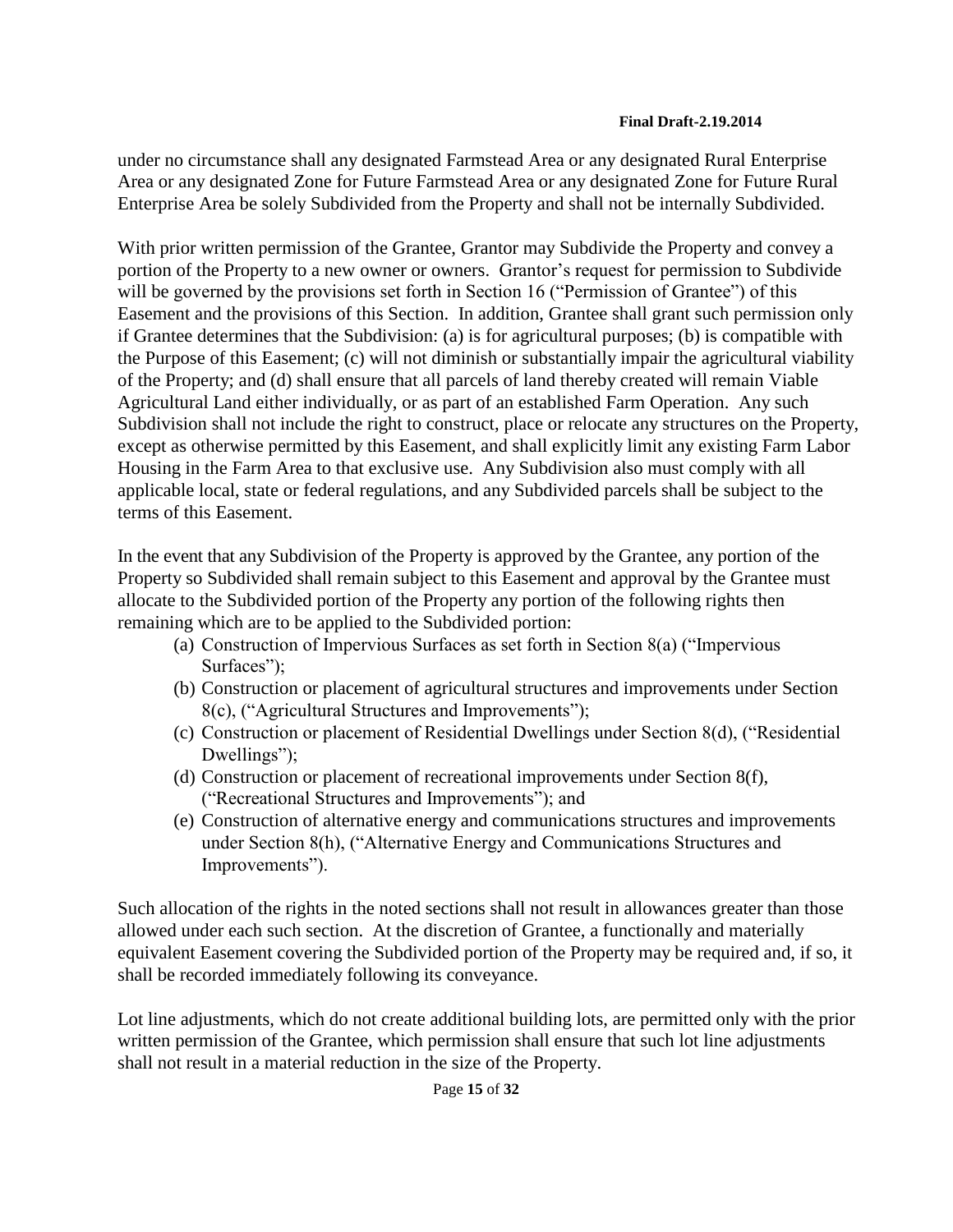Mortgages, or other non-possessory interests in land do not constitute "Subdivision" as intended in this Section 11 herein, provided such interests encompass the whole Property or such portion of the Property for which the Grantee has approved a Subdivision as noted above.

## *{Option #2:}*

The Property is currently comprised of *[specify the number of parcels]* tax map parcels owned by Grantor. [Grantor shall maintain such parcels comprising the Property, and all interests therein, under unified ownership (whether joint or undivided), as though a single parcel. *{If this optional sentence is used, then the next four paragraphs are deleted, leaving the last two paragraphs as the remainder of this Section.}*]

Any division, partition, subdivision, or other legal or de facto creation of lots or parcels of any portion of the Property into separate ownership is hereafter referred to as "Subdivision" or to "Subdivide" and any portion of the Property subject to Subdivision as "Subdivided." However, under no circumstance shall any designated Farmstead Area or any designated Rural Enterprise Area or any designated Zone for Future Farmstead Area or any designated Zone for Future Rural Enterprise Area be solely Subdivided from the Property and shall not be internally Subdivided.

With prior written permission of the Grantee, Grantor may Subdivide the Property and convey a portion of the Property to a new owner or owners. Grantor's request for permission to Subdivide will be governed by the provisions set forth in Section 16 ("Permission of Grantee") of this Easement and the provisions of this Section. In addition, Grantee shall grant such permission only if Grantee determines that the Subdivision: (a) is for agricultural purposes; (b) is compatible with the Purpose of this Easement; (c) will not diminish or substantially impair the agricultural viability of the Property; and (d) shall ensure that all parcels of land thereby created will remain Viable Agricultural Land either individually, or as part of an established Farm Operation. Any such Subdivision shall not include the right to construct, place or relocate any structures on the Property, except as otherwise permitted by this Easement, and shall explicitly limit any existing Farm Labor Housing in the Farm Area to that exclusive use. Any Subdivision also must comply with all applicable local, state or federal regulations, and any Subdivided parcels shall be subject to the terms of this Easement.

In the event that any Subdivision of the Property is approved by the Grantee, any portion of the Property so Subdivided shall remain subject to this Easement and approval by the Grantee must allocate to the Subdivided portion of the Property any portion of the following rights then remaining which are to be applied to the Subdivided portion:

- (a) Construction of Impervious Surfaces as set forth in Section 8(a) ("Impervious Surfaces"):
- (b) Construction or placement of agricultural structures and improvements under Section 8(c), ("Agricultural Structures and Improvements");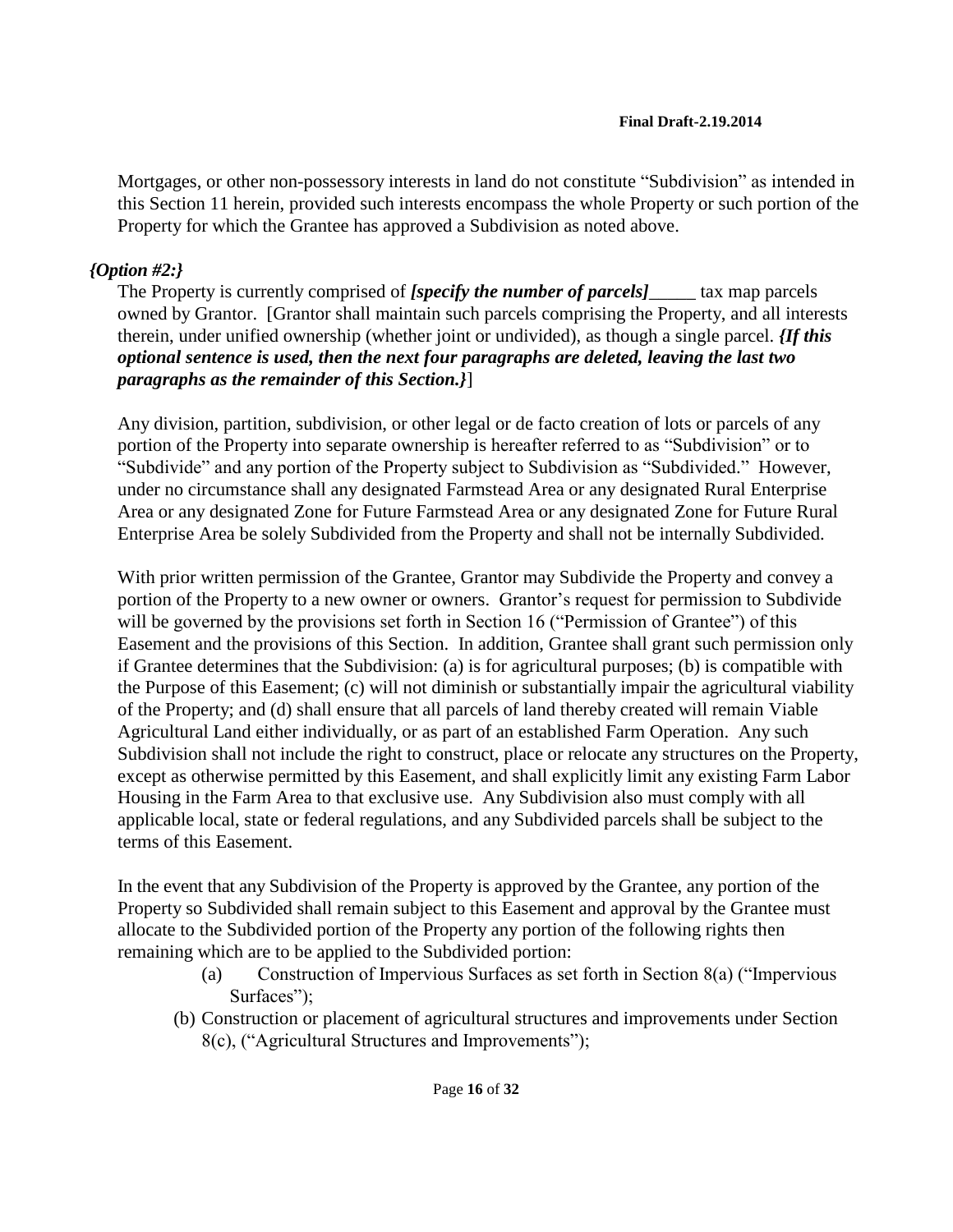- (c) Construction or placement of Residential Dwellings under Section 8(d), ("Residential Dwellings"):
- (d) Construction or placement of recreational improvements under Section 8(f), ("Recreational Structures and Improvements"); and
- (e) Construction of alternative energy and communications structures and improvements under Section 8(h), ("Alternative Energy and Communications Structures and Improvements").

Such allocation of the rights in the noted sections shall not result in allowances greater than those allowed under each such section. At the discretion of Grantee, a functionally and materially equivalent Easement covering the Subdivided portion of the Property may be required and, if so, it shall be recorded immediately following its conveyance.

Lot line adjustments, which do not create additional building lots, are permitted only with the prior written permission of the Grantee, which permission shall ensure that such lot line adjustments shall not result in a material reduction in the size of the Property.

Mortgages, or other non-possessory interests in land do not constitute "Subdivision" as intended in this Section 11 herein, provided such interests encompass the whole Property or such portion of the Property for which the Grantee has approved a Subdivision as noted above.

### *{Option #3:}*

[The Property is currently comprised of [portions of ]\_\_\_\_\_ (\_\_\_) tax map parcels owned by Grantor which are grouped into \_\_\_\_\_ (\_\_\_) Agricultural Units, being Agricultural Units \_\_\_ and \_\_\_ as depicted on the Easement Map ("Exhibit B"). Except as provided by this Section, each separate Agricultural Unit must remain, as a whole, in unified ownership, which may be joint or undivided, but without division, partition, subdivision, or other legal or de facto creation of lots or parcels of any portion of an Agricultural Unit into separate ownership.

Any division, partition, subdivision, or other legal or de facto creation of lots or parcels of any portion of an Agricultural Unit into separate ownership is hereafter referred to as "Subdivision" or to "Subdivide" and any portion of an Agricultural Unit subject to Subdivision as "Subdivided". However, under no circumstance shall any designated Zone for Future Farmstead Area or any designated Zone for Future Rural Enterprise Area or any designated Farmstead Area or any designated Rural Enterprise Area be solely Subdivided from the Property and shall not be internally Subdivided.

Without permission of Grantee, Grantor may convey any one or more of the Agricultural Units to a new owner or owners provided that each such Agricultural Unit is conveyed in whole. Any portion of the Property so conveyed shall remain subject to this Easement and the conveyance must specifically allocate to the conveyed Agricultural Unit any portion of the following rights then remaining which are to be applied to the conveyed Agricultural Unit: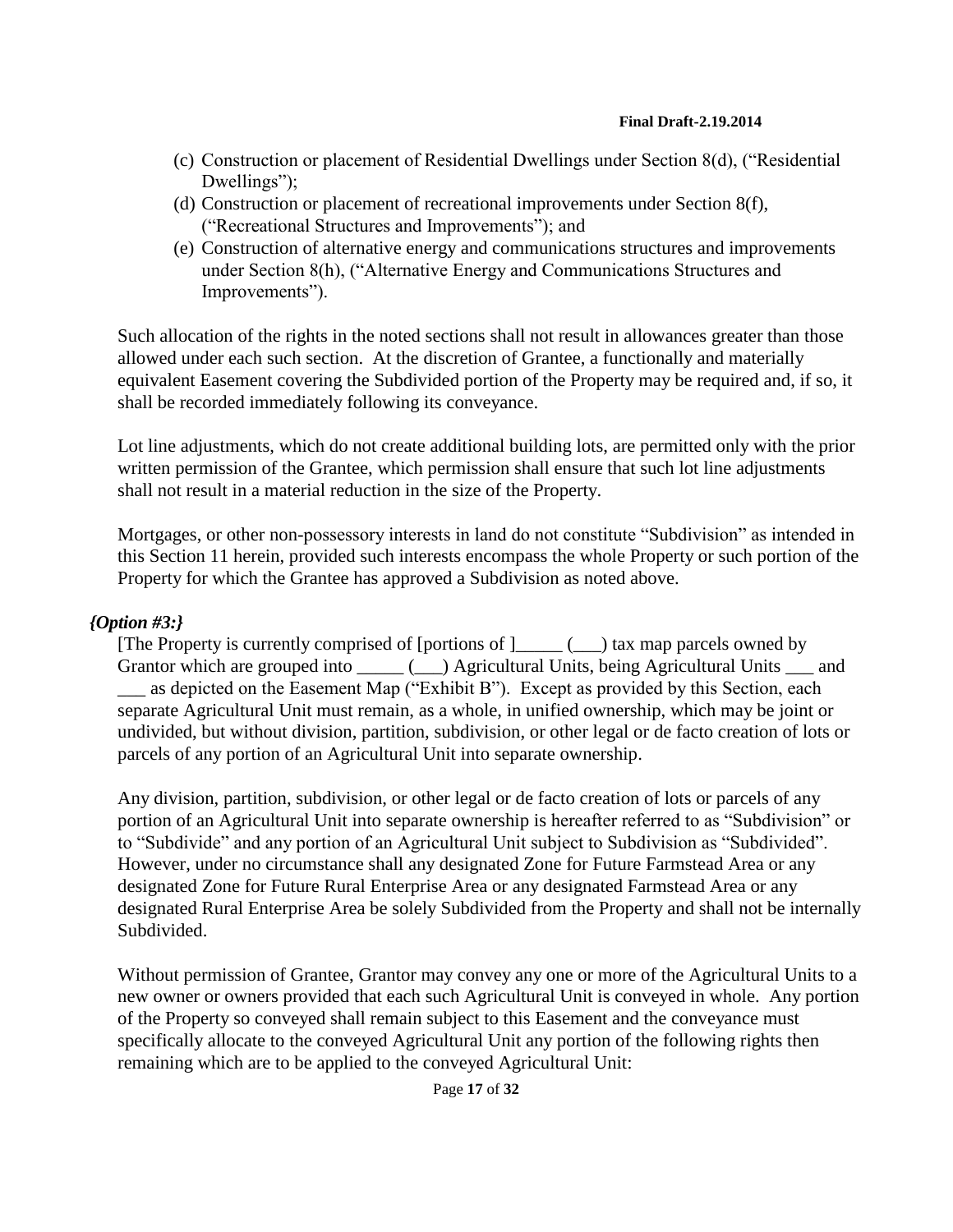- (a) Construction of Impervious Surfaces as set forth in Section 8 (a) ("Impervious Surfaces");
- (b) Construction or placement of agricultural structures and improvements under Section 8(c), ("Agricultural Structures and Improvements");
- (c) Construction or placement of Residential Dwellings under Section 8(d), ("Residential Dwellings");
- (d) Construction or placement of recreational structures and improvements under Section 8(f), ("Recreational Structures and Improvements"); and
- (e) Construction of alternative energy and communications structures and improvements under Section 8(h), ("Alternative Energy and Communications Structures and Improvements").

Such allocation of the rights in the noted sections shall not result in allowances greater than those allowed under each such section. If the conveyance does not allocate such rights, none of the rights or allowances under the noted sections will be deemed to apply to the conveyed Agricultural Unit.

However, any of the rights in the noted sections which remain after other Agricultural Units have been conveyed will be deemed to be retained by the remaining Agricultural Unit or Units regardless of whether the instrument or instruments effecting a conveyance of the remaining Agricultural Unit or Units so provides. In addition, any such rights which were allocated to an Agricultural Unit in a prior conveyance will be deemed to be retained by the conveyed Agricultural Unit in any subsequent conveyance of that Agricultural Unit regardless of whether the instrument effecting the subsequent conveyance so provides.

With prior written permission of Grantee, Grantor may Subdivide the Property and convey a portion of the Property, including a portion of an Agricultural Unit, to a new owner or owners. Grantor's request for permission to Subdivide will be governed by the provisions set forth in Section 16 ("Permission of Grantee") of this Easement and the provisions of this Section. In addition, Grantee shall grant such permission only if Grantee determines that the Subdivision: (a) is for agricultural purposes; (b) is compatible with the Purpose of this Easement; (c) will not diminish or substantially impair the agricultural viability of the Property; and (d) shall ensure that all parcels of land thereby created shall remain Viable Agricultural Land either individually, or as part of an established Farm Operation. Any such Subdivision shall not include the right to construct or relocate any new habitable or commercial structures, except as otherwise permitted by this Easement, and shall explicitly limit any existing Farm Labor Housing in the Farm Area to that exclusive use. Any Subdivision also must comply with all applicable local, state or federal regulations, and any Subdivided parcels shall be subject to the terms of this Easement.

In the event that any Subdivision of the Property is approved by the Grantee, the rights described above pertaining to Sections 8(a), (c), (d), (f) and (g) of this Easement must be allocated as part of the approval by Grantee of the proposed Subdivision. Such allocation of the rights in the noted sections shall not result in allowances greater than those allowed under each such section. At the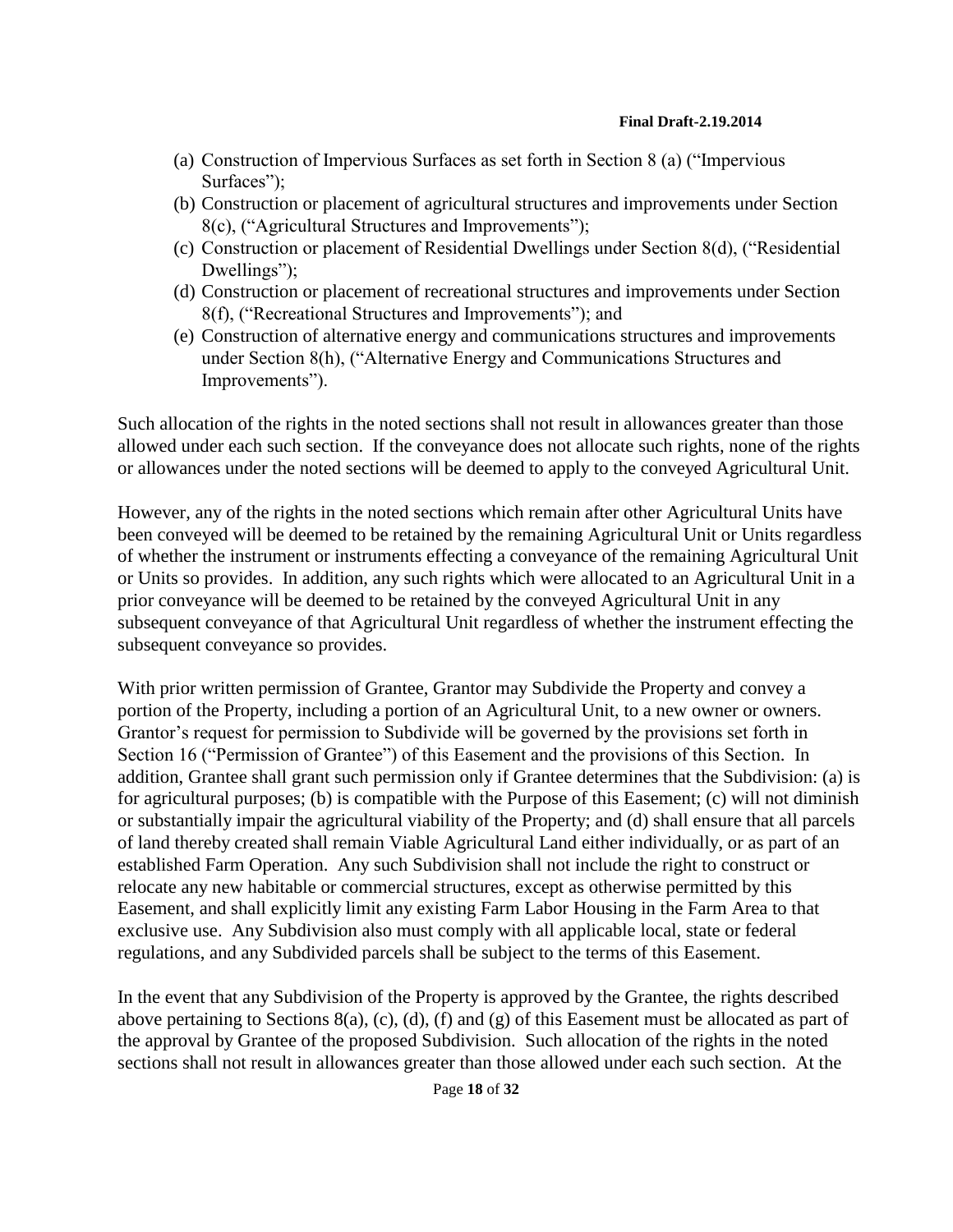discretion of Grantee, a functionally and materially equivalent Easement covering the Subdivided portion of the Property may be required and, if so, it shall be recorded immediately following its conveyance.

Lot line adjustments, which do not create additional building lots, are permitted only with the prior written permission of the Grantee, which permission shall ensure that such lot line adjustments shall not result in a material reduction in the size of the Property.

Mortgages or other non-possessory interests in land do not constitute Subdivision for the purpose herein, provided such interests encompass the whole Property, one or more entire Agricultural Units, or such portion of the Property for which the Grantee has approved a Subdivision as noted above.]

### **12. Forest Management.**

Without permission of Grantee, Grantor may clear forested areas for conversion to farmland, harvest wood for use on the Property including heating or construction of buildings and improvements, manage forested areas for wildlife habitat and recreation, and remove trees that are fallen, dead, diseased or invasive, so long as such activities are consistent with generally accepted forest best management practices.

Without permission from Grantee, Grantor may commercially harvest timber and other wood products, conduct timber stand improvements and construct, maintain, remove, and repair unpaved access roads and "staging areas", those areas where logs are temporarily stored for transport necessary for such activities. All such activities shall be in accordance with generally-accepted forestry best management practices. Such commercial timber harvests and timber stand improvements shall be carried out in accordance with a forest management plan and harvest plan prepared by a forester who is certified by the Society of American Foresters or such successor organization as is later created, a Cooperating Consulting Forester with the New York State Department of Environmental Conservation or a qualified forester approved by Grantee.

Grantor shall give Grantee, its successors or assigns, written notice not less than forty-five (45) days prior to the anticipated commencement of any commercial timber harvest or timber stand improvement. Such written notice shall include submission of the current forest management plan and harvest plan.

### **13. Mining and On-Site Extractive Activity.**

### **13(a). Sand and Gravel Extractive Activities.**

Grantor may remove sand and gravel on the Property, provided said removal: (i) is limited and localized in impact, affecting no more than two (2) acres of the Property at one time; (ii) is compatible with the Purpose of this Easement and subordinate to the Agricultural Use of the Property; (iii) is reasonably necessary and exclusively for the Farm Operation; and (d) minimizes the impact to prime soils and soils of statewide importance.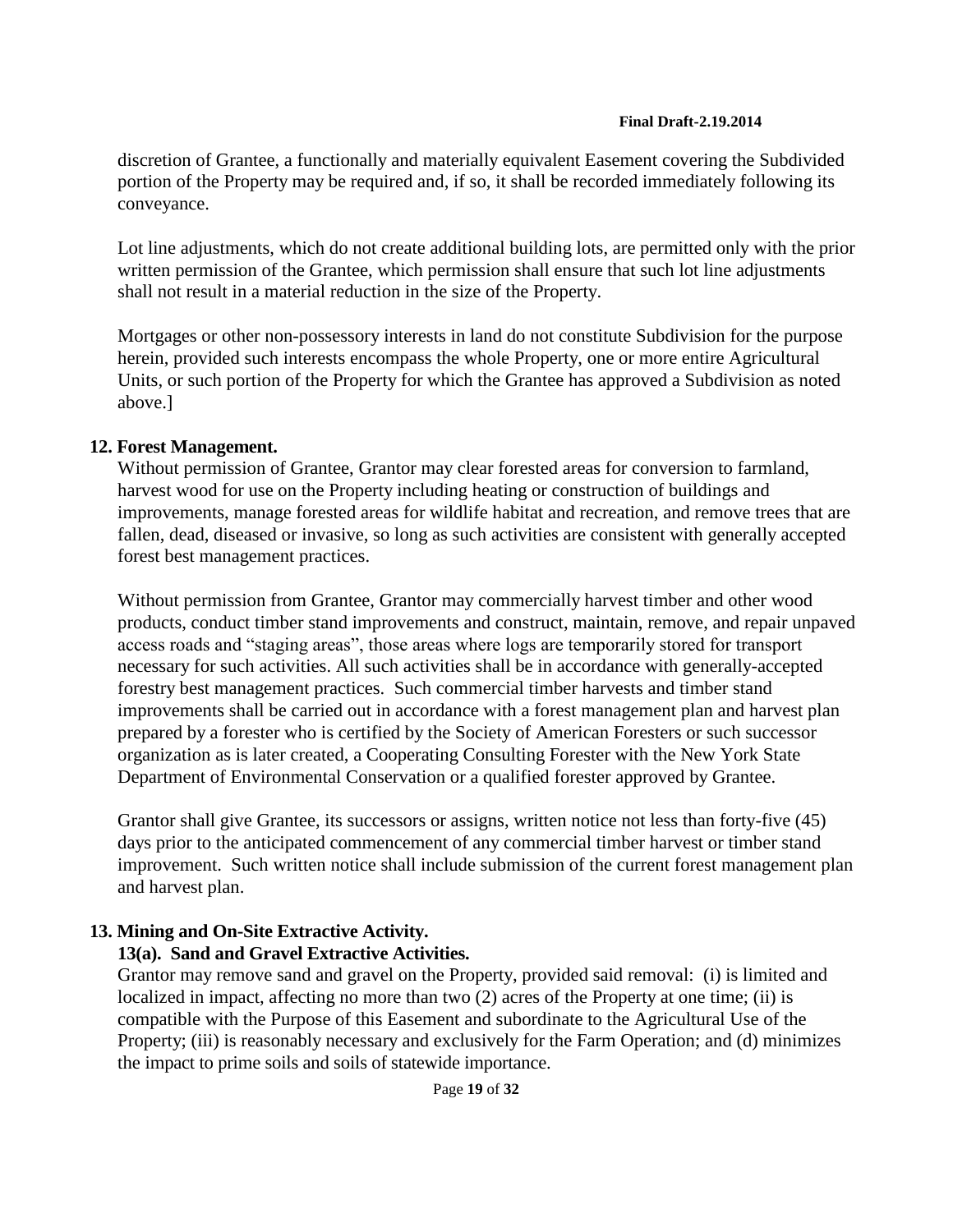#### **13(b). Subsurface Minerals and Hydrocarbons.**

*{Choose the Subsurface Minerals and Hydrocarbons subsection clause that best fits the circumstances associated with the Property. Insert only the version of this subsection clause that you select and delete the other version from this easement. The two versions shown below are as follows: (1) Option #1 = standard clause (i.e., when no oil/gas leases exist) OR (2) Option #2 = alternative clause when oil/gas lease(s) already exist.}*

### *{Option #1:}*

Notwithstanding any facilities or activities that are duly authorized under the Federal Natural Gas Act (15 U.S.C. Sections 717-717w) pursuant to ECL Section 49-0305(3)(b), the exploration for, or development, transmission, storage and extraction of, minerals and hydrocarbons on or from the Property by any method are permitted by this Easement only under the following conditions. Grantor may undertake subsurface mineral and hydrocarbon exploration, development and extraction activities only with the permission of Grantee, which may be conditioned upon the posting of a bond. Such activities must: (i) be limited and localized in impact; (ii) be compatible with the Purpose of this Easement and subordinate to the Agricultural Use of the Property; and (iii) minimize the impact to prime soils and soils of statewide importance. Grantor shall use all practical means to mitigate any adverse effect on the agricultural viability of the Property in carrying out any permitted exploration, development or extractive activities.

Prior to determining the location of a site for exploration, development or extraction activities, the Grantor shall notify the Grantee, the New York State Department of Agriculture and Markets, and the local Soil and Water Conservation District to give them an opportunity to participate in an onsite meeting to review proposed locations. Grantor shall agree to comply with the New York State Department of Agriculture and Markets guidelines regarding agricultural impact avoidance, mitigation and remediation for construction of those structures deemed necessary and related extractive activities.

### *{Option #2:}*

Notwithstanding any facilities or activities that are duly authorized under the Federal Natural Gas Act (15 U.S.C. Sections 717-717w) pursuant to ECL Section 49-0305(3)(b), the exploration for, or development, transmission, storage and extraction of, minerals and hydrocarbons on or from the Property by any method are permitted by this Easement only under the following conditions. Grantor may undertake subsurface mineral and hydrocarbon exploration, development and extraction activities only with the permission of Grantee, which may be conditioned upon the posting of a bond. Such activities must: (i) be limited and localized in impact; (ii) be compatible with the Purpose of this Easement and subordinate to the Agricultural Use of the Property; and (iii) minimize the impact to prime soils and soils of statewide importance. Grantor shall use all practical means to mitigate any adverse effect on the agricultural viability of the Property in carrying out any permitted exploration, development or extractive activities.

[Grantee acknowledges that the following oil and gas lease(s) encumbers the Property: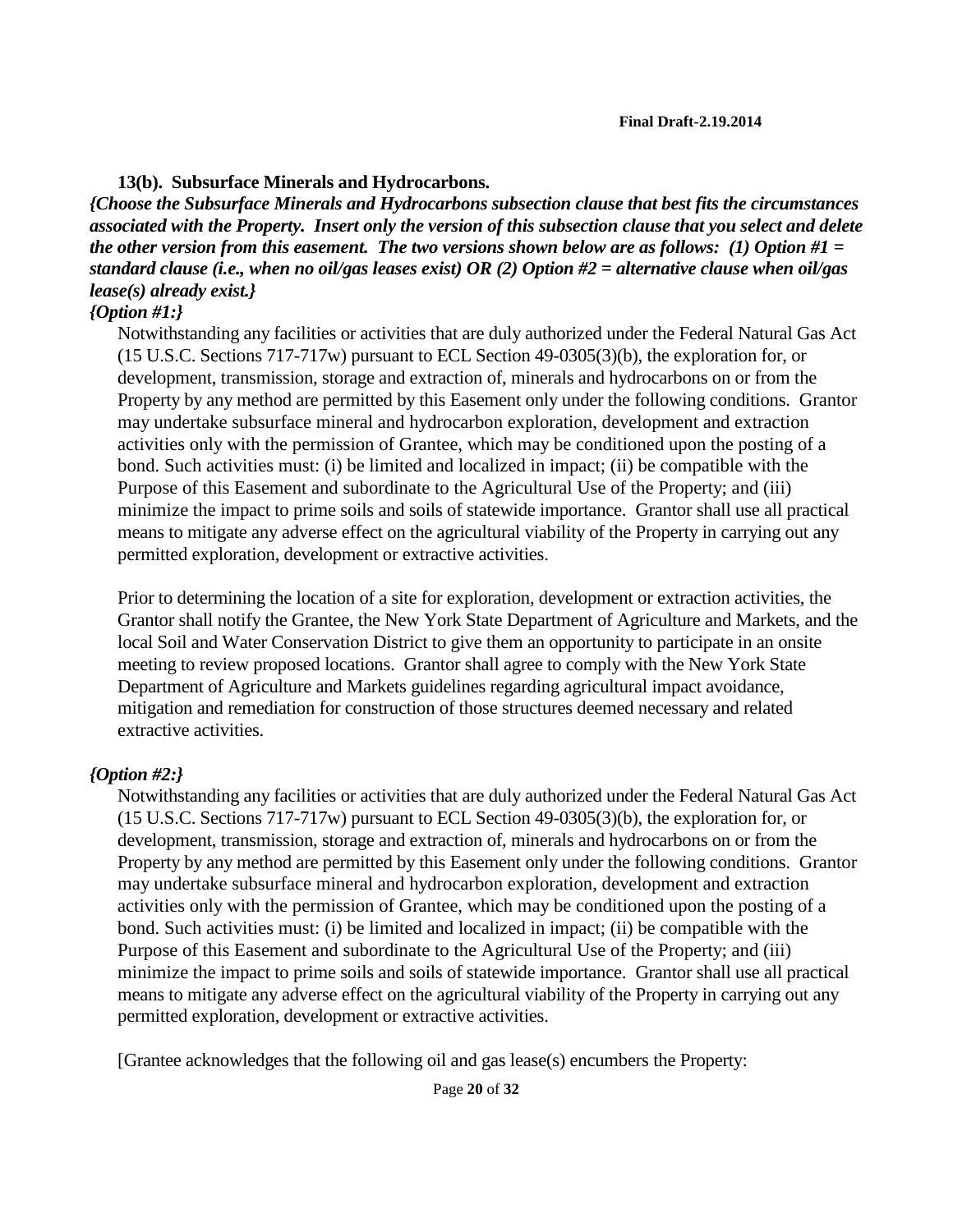Oil and Gas Lease granted by \_\_\_\_\_\_\_\_\_\_\_\_\_\_\_\_ to \_\_\_\_\_\_\_\_\_\_\_\_\_\_\_\_\_ dated \_\_\_\_\_\_\_\_\_, \_\_\_\_\_, [a memorandum of ]which was recorded on \_\_\_\_\_\_\_\_\_\_\_\_ in the \_\_\_\_\_\_\_\_\_\_ County Clerk's Office in Liber of Deeds at Page [, as subsequently assigned];

With regard to the above-referenced oil and gas lease, Grantor shall (in addition to the requirements set forth above):

- (i) Notify Grantee and NYSDAM prior to consenting to the location of any well site in order to give Grantee and NYSDAM an opportunity to participate in a meeting at the Property to determine a mutually agreeable location for the well site;
- (ii) Notify Grantee, NYSDAM and the local SWCD prior to a well site's reclamation and restoration to agricultural land in order to give NYSDAM and/or SWCD the opportunity to review the proposed reclamation and restoration plan, and if requested, to participate in a meeting at the Property with regard thereto;
- (iii) Following the cessation of any exploration, development, or extraction activities, assume responsibility for reclaiming and restoring that portion of the Property impacted by those activities in accordance with NYSDAM guidelines regarding agricultural impact avoidance, mitigation and remediation of such impacted areas, and any other guidelines reasonably required by Grantee, NYSDAM, and/or SWCD, including compliance with timeframes by which the work must be completed;
- (iv) Notify Grantee, NYSDAM and SWCD of the completion of any required reclamation, restoration or mitigation work set forth above and provide an opportunity for inspection of the work; and
- (v) If the work does not comply with NYSDAM guidelines regarding agricultural impact avoidance, mitigation and remediation of such impacted areas or any other guidelines reasonably required by Grantee, NYSDAM, and/or SWCD, assume responsibility for meeting those guidelines to the satisfaction of Grantee, NYSDAM and/or SWCD, at Grantor's sole expense.

Grantor shall not extend the term of the above-referenced gas lease, or in any other way modify the gas lease, without the permission of Grantee. Grantee may withhold permission if the proposed extension or modification is inconsistent, in the sole discretion of Grantee, with the criteria set forth in this Section 13 or does not strengthen the conservation considerations as part of the gas lease. Grantor acknowledges that Grantee will require substantive revisions to the above-referenced oil and gas lease as a condition of the granting of such permission.]

### **14. Road Construction.**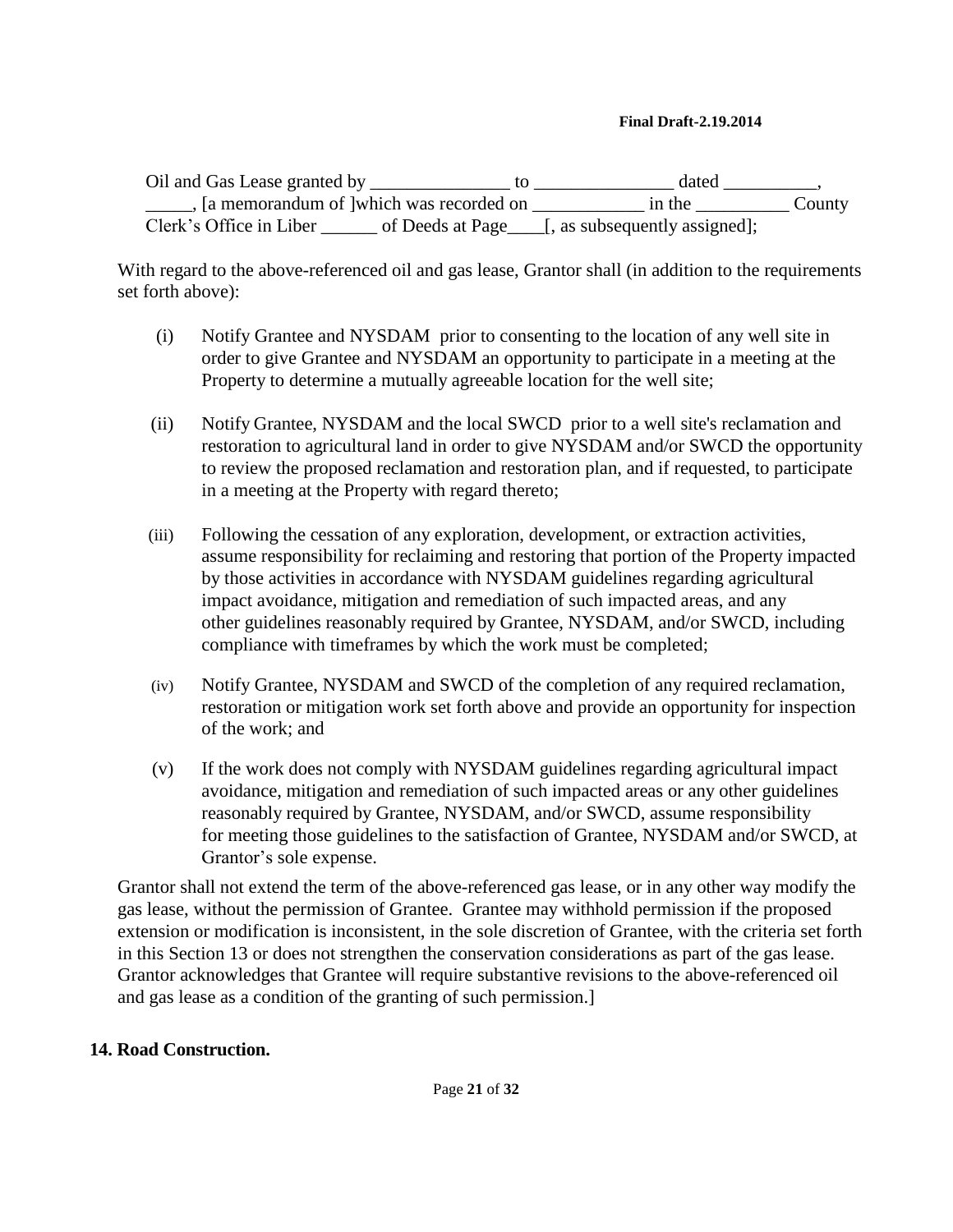Subject to the Impervious Surface coverage limitations set forth in Section 8(a) ("Impervious Surfaces"), Grantor may construct roads for residential driveways, barnyards, farm markets or other improvements necessary to provide access to, and parking for, permitted buildings or improvements, or to conduct other activities permitted by this Easement. Roads constructed in the Farm Area shall be located in a manner that minimizes impacts to prime soils and soils of statewide importance.

## **15. Dumping and Trash.**

The dumping, land filling, burial, application, injection, or accumulation of any kind of garbage, trash or debris on the Property is prohibited, other than agriculturally-related waste or biodegradable material as described below. Without permission of Grantee, Grantor may (i) store, compost, apply or inject agriculturally-related waste or biodegradable material; (ii) store old farm equipment to be used for parts; (iii) temporarily store trash or household waste in receptacles for periodic off-site disposal and (iv) compost or re-use biodegradable materials generated off the Property for use on the Property or commercial use or sale. All such activities shall be conducted in accordance with sound agricultural practices (as described in Section  $5(a)$ ) and in a manner consistent with the Conservation Plan and all applicable local, state or federal laws and regulations. Notwithstanding the foregoing, the storage and treatment of sewage associated with buildings permitted on the Property is permitted by this Easement.

## **16. Permission of Grantee.**

When Grantor is required to obtain Grantee's permission for a proposed action pursuant to the Easement, such permission shall be requested in writing. Grantee shall grant permission when it determines that such action is 1) compatible with the Purpose of this Easement and 2) subordinate to the Agricultural Use of the Property. Such permission shall not be unreasonably withheld. Grantee shall respond with a decision in writing within forty-five (45) days of receipt of the Grantor's written request which shall include all relevant building plans identifying the use, footprint and total square footage of any proposed structures, and related survey information, if available. If mutually agreed upon by Grantee and Grantor, this timeline may be reasonably extended.

## **17. Ongoing Responsibilities of Grantor and Grantee.**

Other than as specified herein, this Easement is not intended to impose any legal or other responsibility on Grantee, or in any way to affect any obligations of Grantor as owner of the Property, including, but not limited to, the following:

## **17(a). Taxes.**

Grantor shall be solely responsible for payment of all taxes and assessments levied against the Property.

## **17(b). Upkeep and Maintenance.**

Grantor shall be solely responsible for the upkeep and maintenance of the Property, to the extent required by law and this Easement. Grantee shall have no obligation for the upkeep or maintenance of the Property.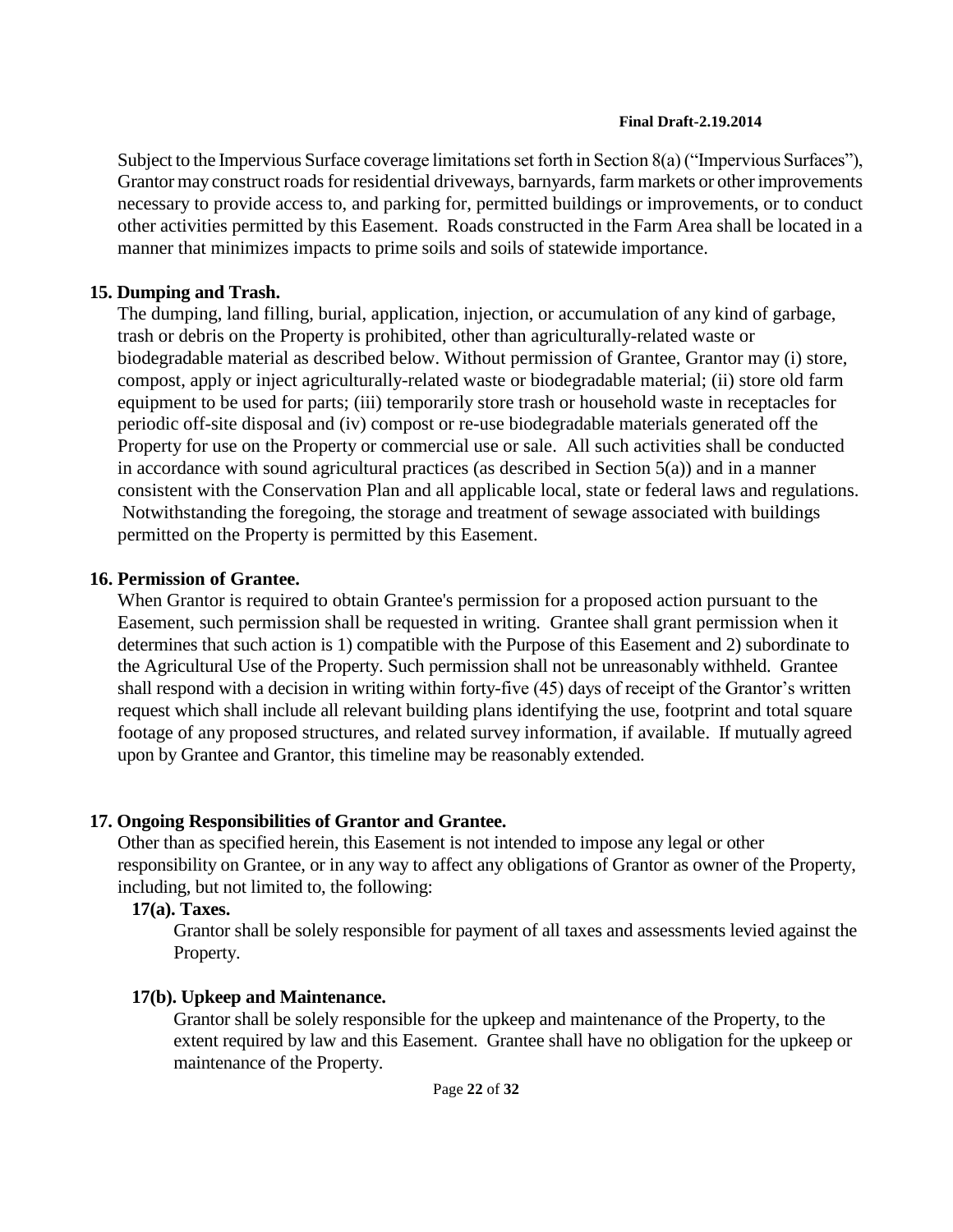## **17(c). Liability and Indemnification.**

Grantor agrees to indemnify and hold Grantee and the State of New York, Department of Agriculture and Markets harmless from any and all costs, claims or liability, including but not limited to reasonable attorneys fees arising from any personal injury, accidents, negligence or damage relating to the Property, or any claim thereof, unless due to the negligence of Grantee or its agents, in which case liability shall be apportioned accordingly.

## **18. State as Intervenor and Mediator Regarding Interpretation of Selected Definitions and Terms and Selected Implementation of Provisions.**

Consistent with the policy of this state as contained in Section 4 of Article 14 of the New York State Constitution and as (i) articulated in Section 300 of Article 25-AA of the AML, and (ii) demonstrated by the New York State share of the consideration paid for this Easement as authorized by Section 325 of Article 25-AAA of the AML, the New York State Department of Agriculture and Markets shall perpetually retain the right to intervene on any of the matters listed below provided any such intervention or mediation shall also be specifically limited as set forth below:

- (i.) advise the Grantor and Grantee of the State's interpretation of the following specific terms and definitions contained in and as used throughout this Easement –
	- a. Agricultural Use,
	- b. Conservation Plan,
	- c. Crops, Livestock and Livestock Products,
	- d. Farm Labor Housing,
	- e. Farm Operation,
	- f. sound agricultural practices (as described in Section  $5(a)$ ), and
	- g. Viable Agricultural Land;
- (ii.) advise the Grantor and Grantee of the State's interpretation of the Purpose of this Easement; and
- (iii.) advise the Grantor and Grantee of the State's interpretation of the Grantee's proposed or demonstrated administration of the provisions of this Easement that the Department would deem as unreasonably restrictive on the Farm Operation on this Property so as to be in contravention of the purposes of Article 25-AA of the AML.

Any such intervention by the Department shall be offered and intended to serve as non-binding advice to the Grantor and Grantee in an effort to avoid potential violations of this Easement that would have arisen from either party's misinterpretation of any specific item noted above.

Furthermore, if a dispute arises between the Grantor and the Grantee concerning the consistency of any proposed use or activity with the Purpose(s) of this Easement or any of the specific provisions contained herein, and Grantor agrees not to proceed with the use or activity pending resolution of the dispute, either party may request a meeting between the parties and the New York State Department of Agriculture and Markets for mediation. Within ten (10) days of such request, Grantor and Grantee shall schedule a meeting with the New York State Department of Agriculture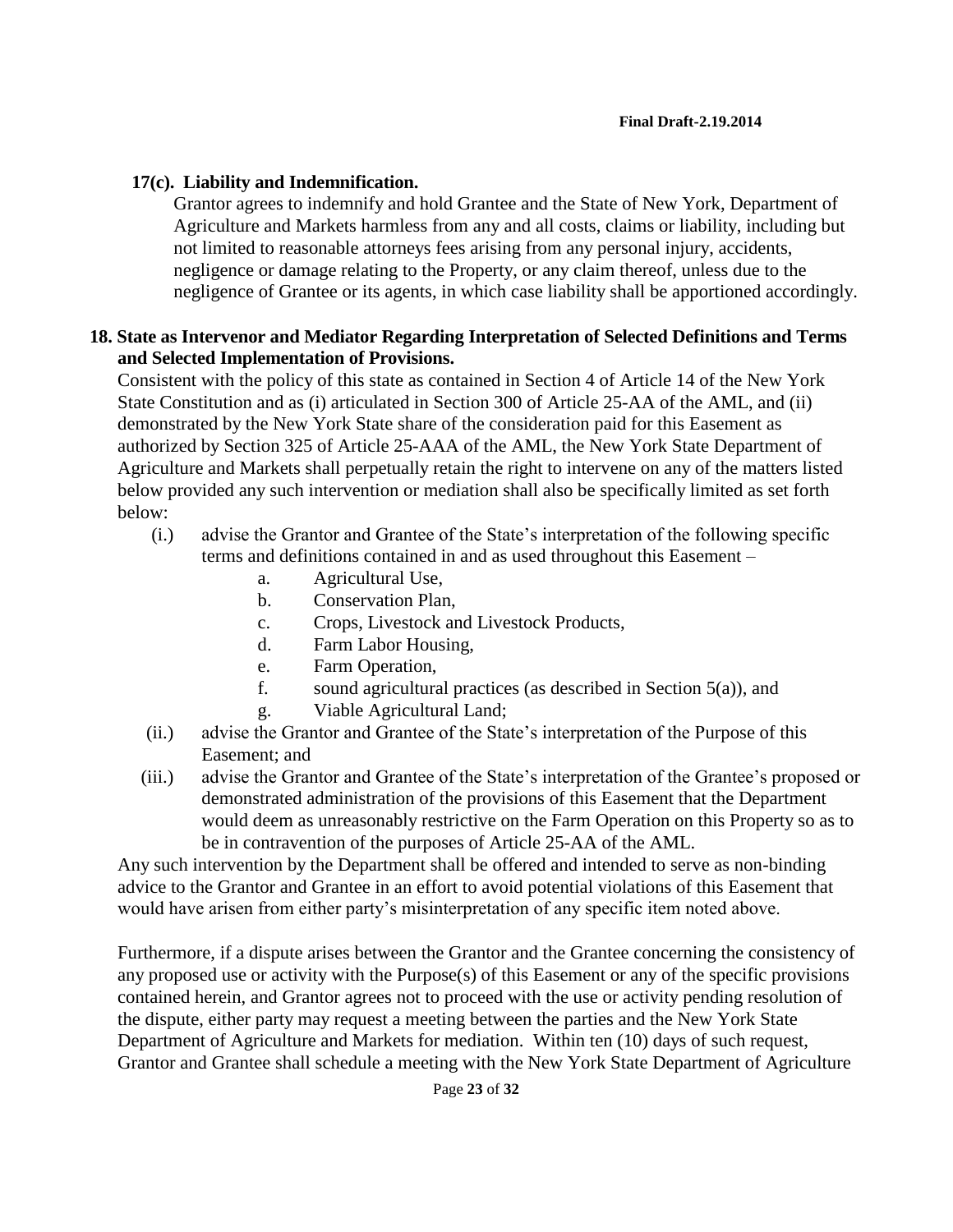and Markets, which will recommend potential resolutions of the dispute.

Notwithstanding anything in Section 3 ("Implementation"), nothing in this clause shall preempt or prohibit the Grantor or the Grantee from requesting mediation pursuant to Section 23 ("Dispute Resolution") or to otherwise diminish Grantee's rights under Section 22 ("Enforcement").

### **19. Extinguishment of Development Rights.**

Except as otherwise reserved to the Grantor in this Easement, all non-agricultural development rights appurtenant to the Property are hereby released, terminated and extinguished, and may not be used on or transferred to any portion of the Property as it now or hereafter may be bounded or described, or to any other property adjacent or otherwise, or used for the purpose of calculating permissible lot yield of the Property or any other property.

#### **20. Baseline Documentation.**

By its execution of this Easement, Grantee acknowledges that the present uses of, and related structures and improvements on the Property are permitted by this Easement. In order to evidence the present condition of the Property so as to facilitate future monitoring and enforcement of this Easement, a Baseline Documentation Report (the "Report"), including relevant maps and photographs, describing such condition at the date hereof, has been prepared and subscribed by both parties, and a copy thereof has been delivered to Grantor and a copy will be kept on file with Grantee. The Report may be used by Grantee to establish that a change in the use or character of the Property has occurred, but its existence shall not preclude the use by Grantee of other evidence to establish the condition of the Property as of the date of this Easement.

### **21. Right of Inspection.**

Grantee shall have the right to enter upon the Property with forty-eight (48) hours advance notice to Grantor for the purpose of inspecting for compliance with the terms of this Easement. Such inspection shall be conducted between the hours of 9 a.m. and 7 p.m. on a weekday that is not a legal holiday recognized by the State of New York or at a date and time that is mutually agreeable to the Grantee and Grantor. In the instance of a violation or suspected violation of the terms of this Easement which has caused or threatens to cause irreparable harm to any of the agricultural or other resources this Easement is designed to protect, no such advance notice is required. Representatives of the New York State Department of Agriculture and Markets shall have the same right of inspection.

### **22. Enforcement.**

If Grantee determines that a violation of this Easement has occurred, Grantee shall so notify Grantor, giving Grantor thirty (30) days to cure the violation. Notwithstanding the foregoing, where Grantee in Grantee's sole discretion determines that an ongoing or threatened violation could irreversibly diminish or impair the Purpose of this Easement, Grantee may bring an action to enjoin the violation.

Grantee shall also be entitled to seek the following remedies in the event of a violation: 1) money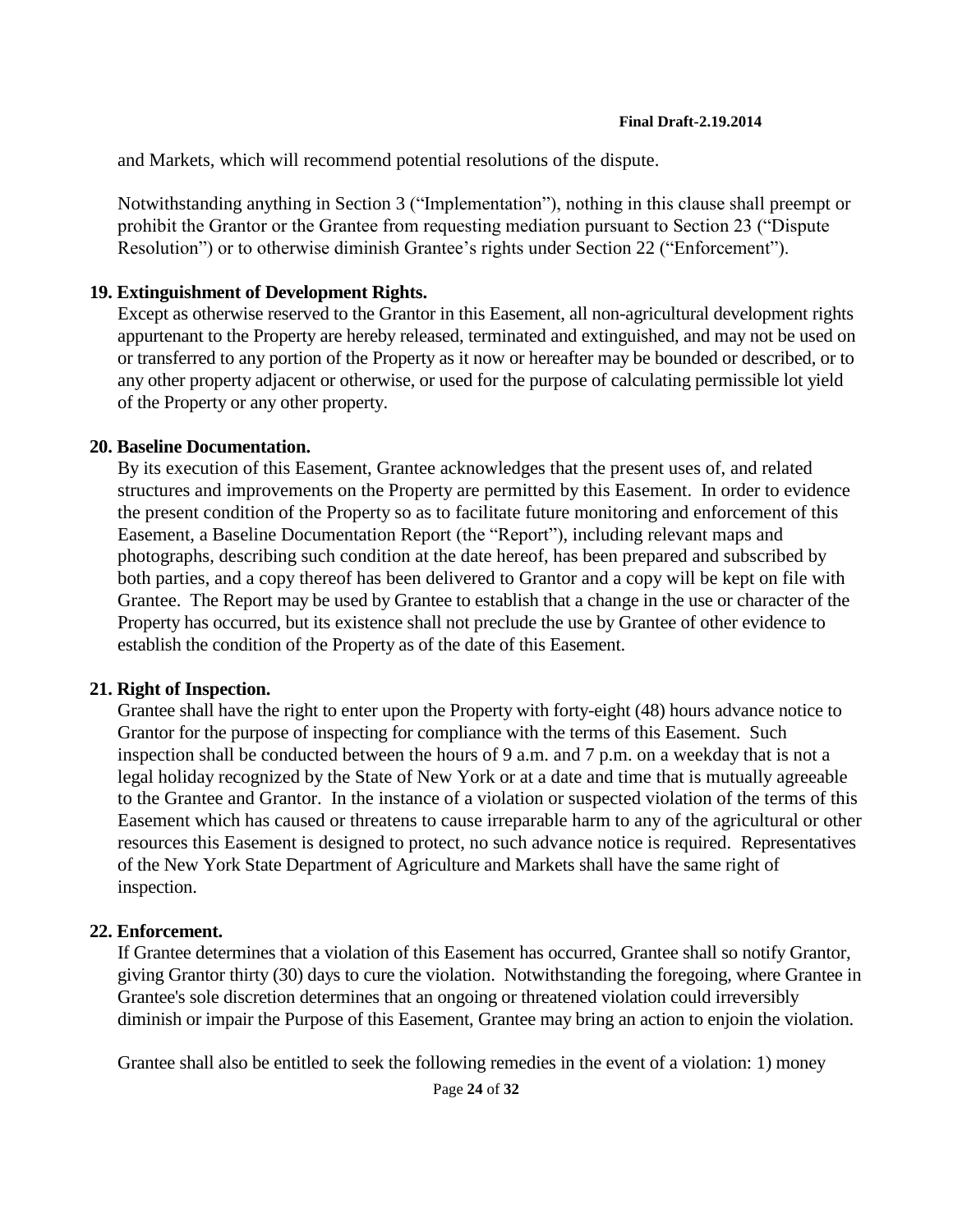damages, including damages for the loss of the resources protected under the Purpose of this Easement; and 2) restoration of the Property to its condition existing prior to such violation.

Said remedies shall be cumulative and shall be in addition to all remedies now or hereafter existing at law or in equity. In any case where a court finds that a violation has occurred, Grantor shall reimburse Grantee for all its expenses incurred in stopping and correcting the violation, including, but not limited to, reasonable attorneys' fees. The failure of Grantee to discover a violation or to take immediate legal action shall not bar Grantee from doing so at a later time. In any case where a court finds no violation has occurred, each party shall bear its own costs.

### *{Grantee may insert a provision here regarding Third Party Right of Enforcement, but NYSDAM shall not accept that role in any conservation easement}*

### **23. Dispute Resolution.** *{optional clause}*

If a dispute arises between the Grantor and the Grantee concerning the consistency of any proposed use or activity with the Purpose of this Easement or any of the specific provisions contained herein, and Grantor agrees not to proceed with the use or activity pending resolution of the dispute, either party may request a meeting between the parties or refer the dispute to mediation by written request. Within twenty (20) days of such request, Grantee shall schedule a meeting or the parties shall select a single trained and impartial mediator knowledgeable about production agriculture to recommend potential resolutions of the dispute. The actual total cost of the mediator and any reimbursable expenses of the mediator shall be divided equally between the Grantor and Grantee. For all other associated expenses (such as legal fees and witness costs), each party shall pay its own costs.

As an alternative to the mediation described above or as an initial step prior to initiating the mediation described above, either party may request mediation pursuant to Section 18 ("State as Intervenor and Mediator Regarding Interpretation of Selected Definitions and Implementation of Provisions"). However, any mediation conducted subject to Section 18 shall not preempt or prohibit the mediation allowed under this Section 23. Furthermore, nothing in this clause shall diminish Grantee's rights under Section 22 ("Enforcement").

### **24. Transfer of Easement.**

Both Grantees, acting together, or any sole remaining *{underlined part in this sentence if this Easement has co-grantees; delete all if this Easement has a single Grantee}* Grantee which has acquired the rights of another Grantee, shall have the right to transfer this Easement to any remaining co-grantee or any private non-governmental organization or public agency that, at the time of transfer is a "public body" or a "not-for-profit conservation organization" as defined by Article 49 of the ECL or a "qualified organization" under Section 170(h) of the Code or a soil and water conservation district board pursuant to Section 9 (4-a) of the Soil and Water Conservation Districts Law, provided the transferee expressly agrees to assume the responsibility imposed on Grantee by this Easement. If Grantee ceases to exist or qualify under Article 49 of the ECL and Section 170(h) of the Code, a court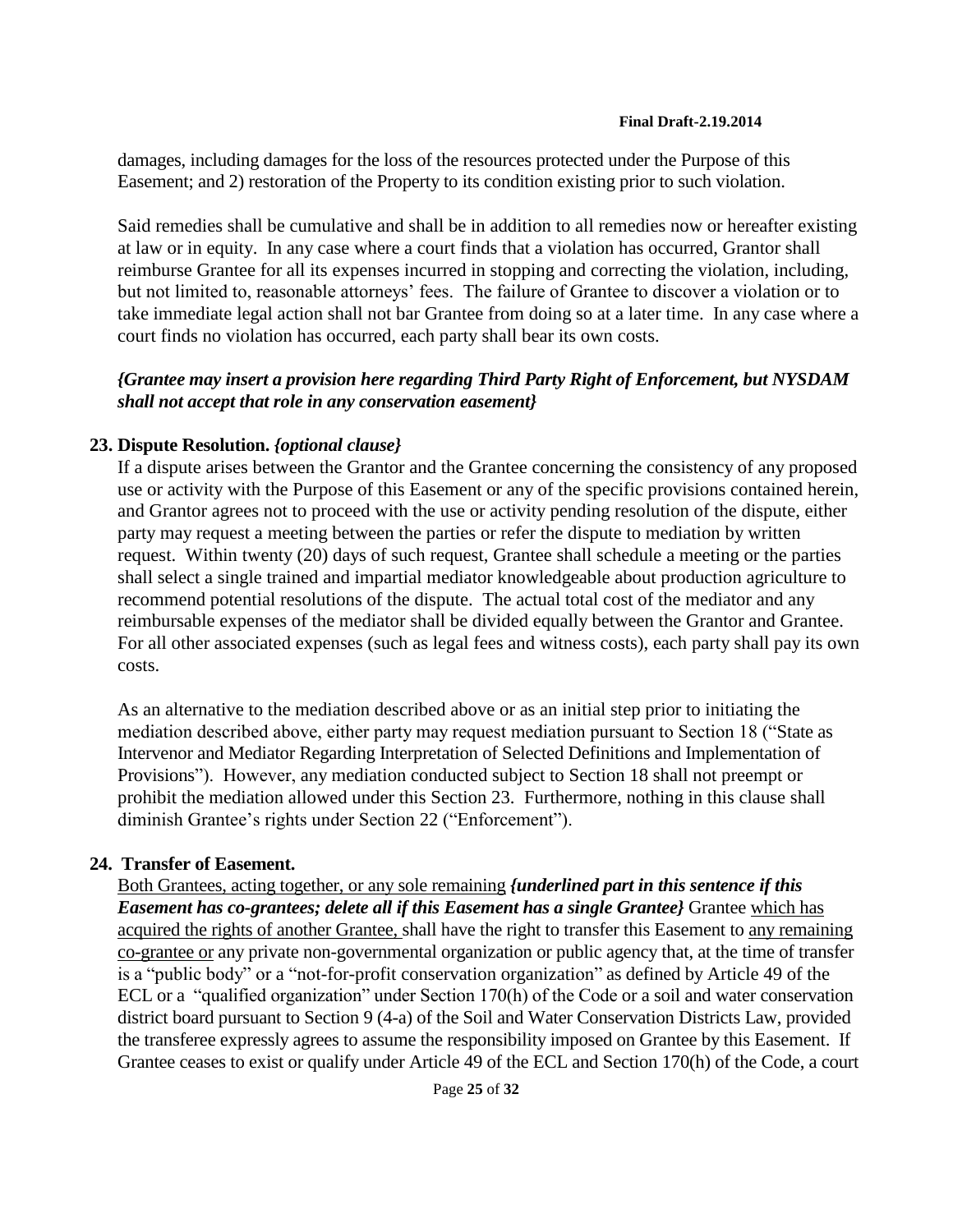of competent jurisdiction shall transfer this Easement to another qualified organization having similar purposes that agrees to assume the responsibilities imposed by this Easement. Grantor and the New York State Department of Agriculture and Markets must be notified in writing in advance of any such transfer. The Department of Agriculture and Markets must approve the choice of any new nongovernmental organization or public agency designated as "Grantee.."

### **25. Transfer of Property.**

Any subsequent conveyance, including, without limitation, transfer, lease or mortgage of the Property, shall be subject to this Easement, and any deed or other instrument evidencing or effecting such conveyance shall contain language substantially as follows: "This {conveyance, lease, mortgage, easement, etc.} is subject to a Conservation Easement which runs with the land and which was granted to \_\_\_\_\_\_\_\_\_\_\_\_\_\_\_\_ by instrument dated \_\_\_\_\_\_\_\_, and recorded in the office of the Clerk of \_\_\_\_\_\_\_ County at Liber [Cartridge] \_\_\_\_\_\_ of Deeds at Page [Frame] Grantor shall notify Grantee and the New York State Department of Agriculture and Markets in writing at least thirty (30) days before conveying the Property, or any part thereof or interest therein, to any third party. The failure to notify Grantee or New York State Department of Agriculture and Markets or to include said language in any deed or instrument shall not, however, affect the validity or applicability of this Easement to the Property or limit its enforceability in any way.

*{Grantee may insert a provision here regarding Stewardship and/or Transfer Fees, which must acknowledge the State contribution to a stewardship fee, if applicable; if a provision is inserted, please renumber all subsequent sections herein and revise all references to those renumbered sections throughout this document}*

### **26. Amendment of Easement.**

This Easement may be amended only with the written consent of Grantee and the then current Owner of the Property and with the approval of the New York State Department of Agriculture and Markets. Any such amendment shall be compatible with the Purpose of this Easement and shall comply with the ECL or any regulations promulgated thereunder, and shall not unreasonably restrict or regulate Farm Operations in contravention of the purposes of Article 25-AA of the AML or such successor law as enacted or amended. Any such amendment to this Easement shall be duly recorded.

## **27. Extinguishment of Easement.**

At the mutual request of Grantor, Grantee, and the New York State Department of Agriculture and Markets, a court with jurisdiction may, if it determines that conditions surrounding the Property have changed so much that it becomes impossible to fulfill the Purpose of this Easement described in Section 2 ("Purpose"), extinguish or modify this Easement in accordance with applicable law. The mere cessation of farming on the Property shall not be construed to be grounds for extinguishment of this Easement.

Notwithstanding the foregoing, if condemnation by exercise of the power of eminent domain makes it impossible to continue use of all or such portion of the Property for the Purpose of this Easement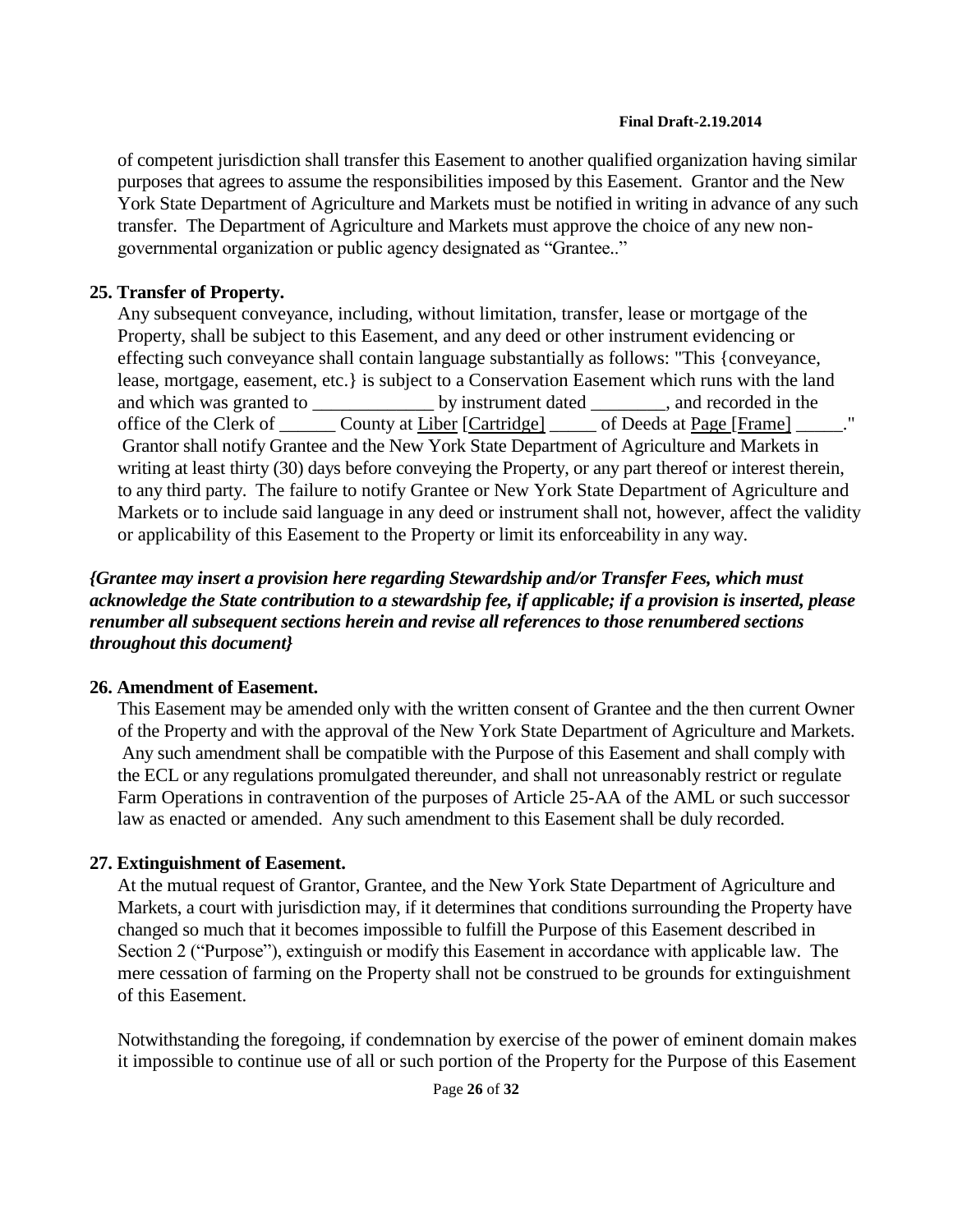as described in Section 2 ("Purpose") herein, the restrictions may be extinguished as to any such portion so condemned by judicial proceeding. Upon any subsequent sale, exchange or involuntary conversion (pursuant to this Section) by the Grantor, Grantee shall be entitled to a portion of the proceeds from any subsequent sale or other disposition of the Property, or title insurance proceeds, in accordance with Section 28 ("Proceeds") herein.

In the event that Grantor retains the Property subsequent to any such extinguishment or partial extinguishment, Grantee shall be entitled to receive from Grantor an amount equal to the fair market value of the Property or a portion of the Property as to which the extinguishment applies times the percentage determined under Section 28.

## **28. Proceeds.**

The grant of this Easement gives rise to a property right, immediately vested in Grantee, which property right has a monetary value in the event of an extinguishment or partial extinguishment or proceeds from a sale or other disposition of the Property as contemplated in Section 27 ("Extinguishment of Easement"). That monetary value is determined as follows: multiply *(a)* times  $(b)$ , where –

- *(a)* = the Grantee's Proportionate Share, and
- $(b)$  = the value of that portion of the Property no longer encumbered by this Easement as the result of the extinguishment.

Grantee's Proportionate Share shall be determined by dividing the value of this Easement, calculated as of the date hereof, by the unencumbered value of the Property, also calculated as of the date hereof. For this Easement, the Grantee's Proportionate Share is \_\_\_\_\_\_\_\_\_\_\_\_ percent (\_\_%), and shall remain constant, subject only to reasonable adjustment to the extent permissible under Section 170(h) of the Code for any improvements which may hereafter be made on the Property).

With regard to the portion of such Proportionate Share equal to that paid using State grant funds, Grantee agrees to use such portion in a manner compatible with the Purpose of this Easement. Prior to such re-use, Grantee must provide written notification to the New York State Department of Agriculture and Markets and to the \_\_\_\_\_\_\_\_\_\_\_\_\_\_\_\_\_\_\_\_\_\_ County Agricultural and Farmland Protection Board.

# **29. Interpretation.**

This Easement shall be interpreted under the laws of the State of New York, or federal law, as appropriate. This Easement shall be liberally construed to effect the Purpose of this Easement. If any provision in this Easement is found to be ambiguous, an interpretation consistent with the Purpose of this Easement that would render the provision valid shall be favored over any interpretation that would render it invalid.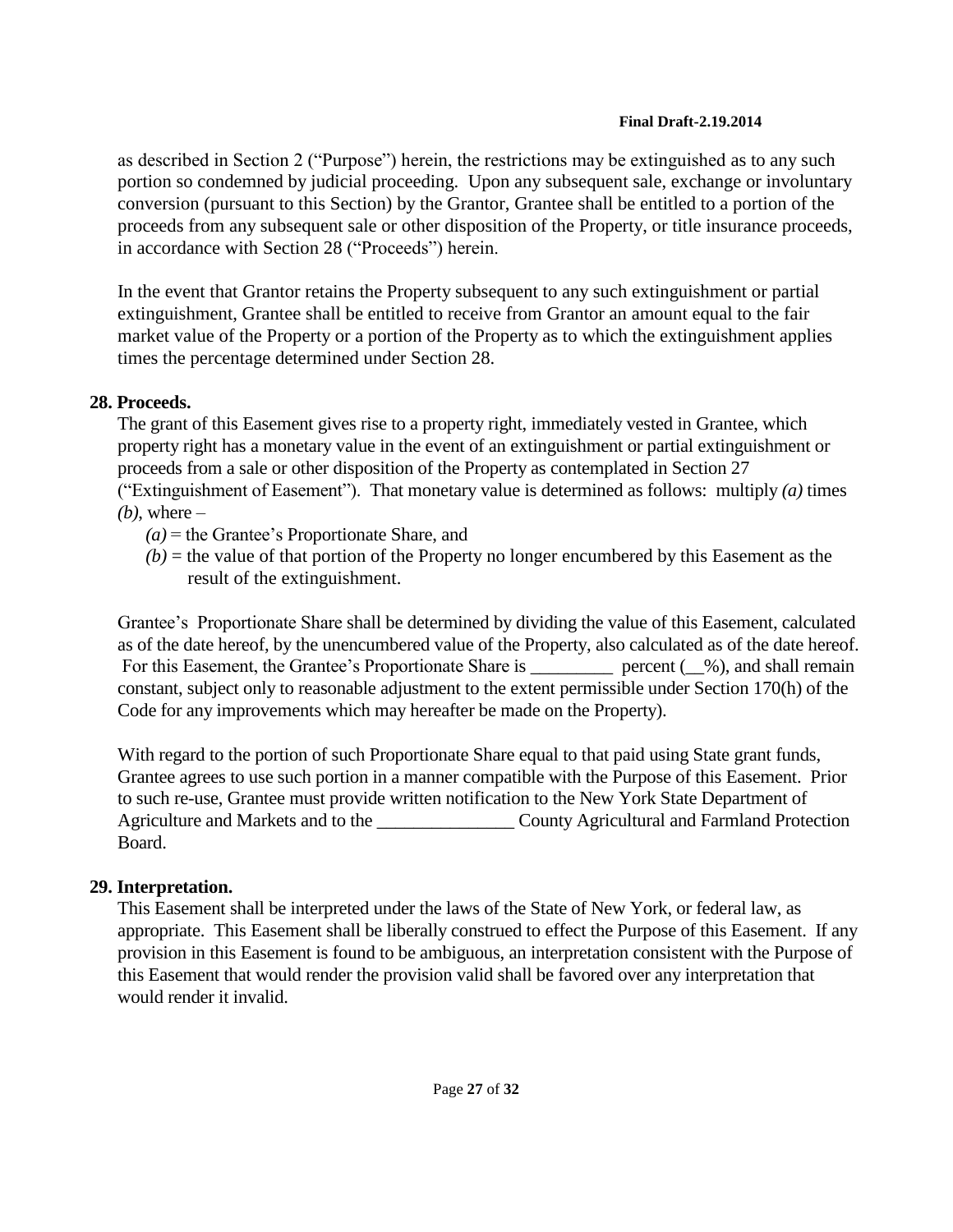### **30. Recitals and Exhibits Incorporated Herein.**

Any and all recitals in this Easement are agreed by the parties to be accurate, are incorporated into this Easement by this reference, and shall constitute integral terms and conditions of this Easement. Any and all exhibits and addenda attached to and referred to in this Easement are hereby incorporated into this Easement as if fully set out in their entirety herein.

### **31. Successors.**

Every provision of this Easement that applies to Grantor or Grantee shall also apply to their respective agents, heirs, executors, administrators, assigns, and other successors in interest, and shall continue as a servitude running in perpetuity with the Property.

### **32. Severability.**

Invalidity of any of the covenants, terms or conditions of this Easement, or any part thereof, by court order or judgment shall in no way affect the validity of any of the other provisions hereof which shall remain in full force and effect.

### **33. Notices.**

Any notice required or desired to be given under this Easement shall be in writing and shall be sent (i) by personal delivery, (ii) via registered or certified mail, return receipt requested, or (iii) via Federal Express or other private courier of national reputation providing written evidence of delivery. Notice shall be deemed given upon receipt in the case of personal delivery, and upon delivery by the U.S. Postal Service or private courier. All notices shall be properly addressed as follows: 1) if to Grantee, at the address set forth above; 2) if to Grantor, at the address set forth above; 3) if to any subsequent owner, at the address of the Property; or 4) if to New York State Department of Agriculture and Markets, 10B Airline Drive, Albany, New York 12235. Any party can change the address to which notices are to be sent to him, her or it by duly giving notice pursuant to this Section 33.

### **34. Title.**

The Grantor covenants and represents that the Grantor is the sole owner and is seized of the Property in fee simple and has good right to grant and convey the aforesaid Easement; that the Property is free and clear of any and all mortgages not subordinated to this Easement, and that the Grantee shall have the use of and enjoyment of the benefits derived from and existing out of the aforesaid Easement.

### **35. Subsequent Liens on Property.**

No provisions of this Easement should be construed as impairing the ability of Grantor to use this Property, or a portion thereof encompassing entire separately deeded parcels, as collateral for a subsequent borrowing. Any subsequent liens on the Property must be subordinate to this Easement.

### **36. Subsequent Encumbrances.**

The grant of any easements or use restrictions is prohibited, except with the permission of Grantee.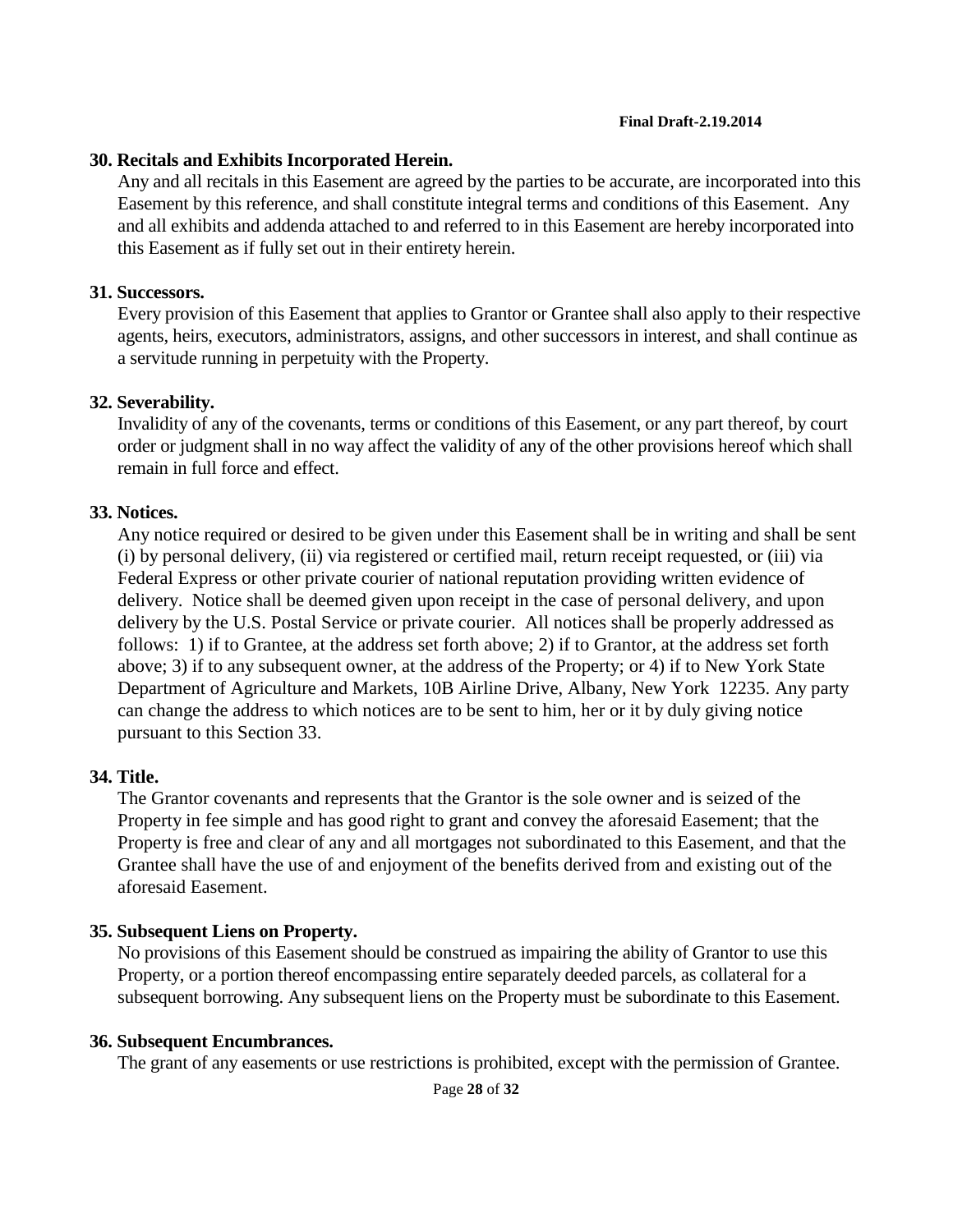Any future encumbrances shall be consistent with the primary Purpose of this Easement and shall not unreasonably restrict or regulate farm operations in contravention of the purposes of Article 25-AA of the Agriculture and Markets Law.

### **37. Grantor's Environmental Warranty.**

Grantor warrants that it has no actual knowledge of a release or threatened release of hazardous substances or wastes on the Property, as such substances and wastes are defined by applicable law, and hereby promises to hold harmless, defend, and indemnify Grantee and New York State Department of Agriculture and Markets against and from, any and all loss, cost, claim (without regard to its merit), liability or expense (including reasonable attorneys' fees) arising from or with respect to any release of hazardous waste or violation of environmental laws.

If at any time after the effective date of this Easement there occurs a release in, on, or about the property of any substance now or hereafter defined, listed, or otherwise classified pursuant to any federal, state, or local law, regulation, or requirement as hazardous, toxic, polluting, or otherwise contaminating to the air, water, or soil, or in any way harmful or threatening to human health or the environment, Grantor agrees to take all steps that may be required under federal, state, or local law necessary to assure its containment and remediation, including any cleanup.

Nothing in this Easement shall be construed as giving rise to any right or ability in Grantee, or the New York State Department of Agriculture and Markets to exercise physical or management control over the day-to-day operations of the Property, or any of Grantor's activities on the Property, or otherwise to become an operator or arranger with respect to the Property within the meaning of The Comprehensive Environmental Response, Compensation, and Liability Act of 1980, as amended ("CERCLA") or any corresponding state and local statute or ordinance.

### **38. Duration of Easement.**

Except as expressly otherwise provided herein, this Easement shall be of perpetual duration, and no merger of title, estate or interest shall be deemed effected by any previous, contemporaneous, or subsequent deed, grant, or assignment of an interest or estate in the Property, or any portion thereof, to Grantee, it being the express intent of the parties that this Easement not be extinguished by, or merged into, any other interest or estate in the Property now or hereafter held by Grantee.

### **39. Entire Agreement.**

This instrument sets forth the entire agreement of the parties with respect to the Easement and supersedes all prior discussions, negotiations, understandings and agreements relating to the Easement, all of which are merged herein. No alteration or variation of this instrument shall be valid or binding unless contained in an amendment that complies with Section 26 ("Amendment of Easement").

### **40. Waiver.**

No waiver by Grantee of any default, or breach hereunder, whether intentional or not, shall be deemed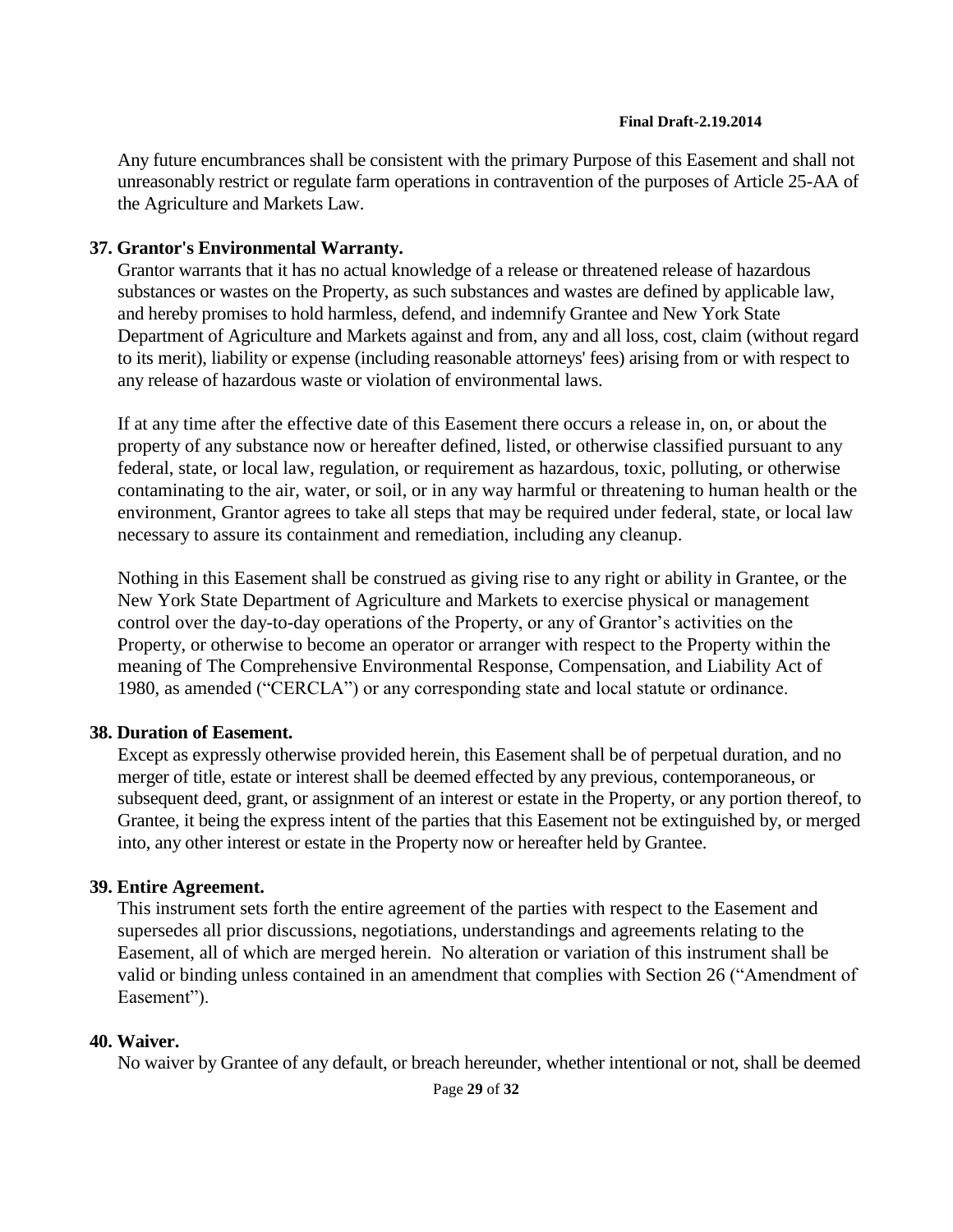to extend to any prior or subsequent default or breach hereunder or affect in any way any rights arising by virtue of any prior or subsequent such occurrence. No waiver shall be binding unless executed in writing by Grantee.

### **41. Binding Effect.**

The provisions of this Easement shall run with the Property in perpetuity and shall bind and be enforceable against the Grantor and all future owners and any party entitled to possess or use the Property or any portion thereof while such party is the owner or entitled to possession or use thereof. Notwithstanding the foregoing, upon any transfer of title, the transferor shall, with respect to the Property transferred, cease being a Grantor or Owner with respect to such Property for purposes of this Easement and shall have no further responsibility, rights or liability hereunder for acts done or conditions arising thereafter on or with respect to such Property, but the transferor shall remain liable for earlier acts and conditions done or occurring during the period of his or her ownership or conduct.

## **42. Lien Law.**

This conveyance is made subject to the trust fund provisions of Section Thirteen of the New York Lien Law.

## **43. Captions.**

The captions in this instrument have been inserted solely for convenience of reference and are not a part of this instrument and shall have no effect upon construction or interpretation.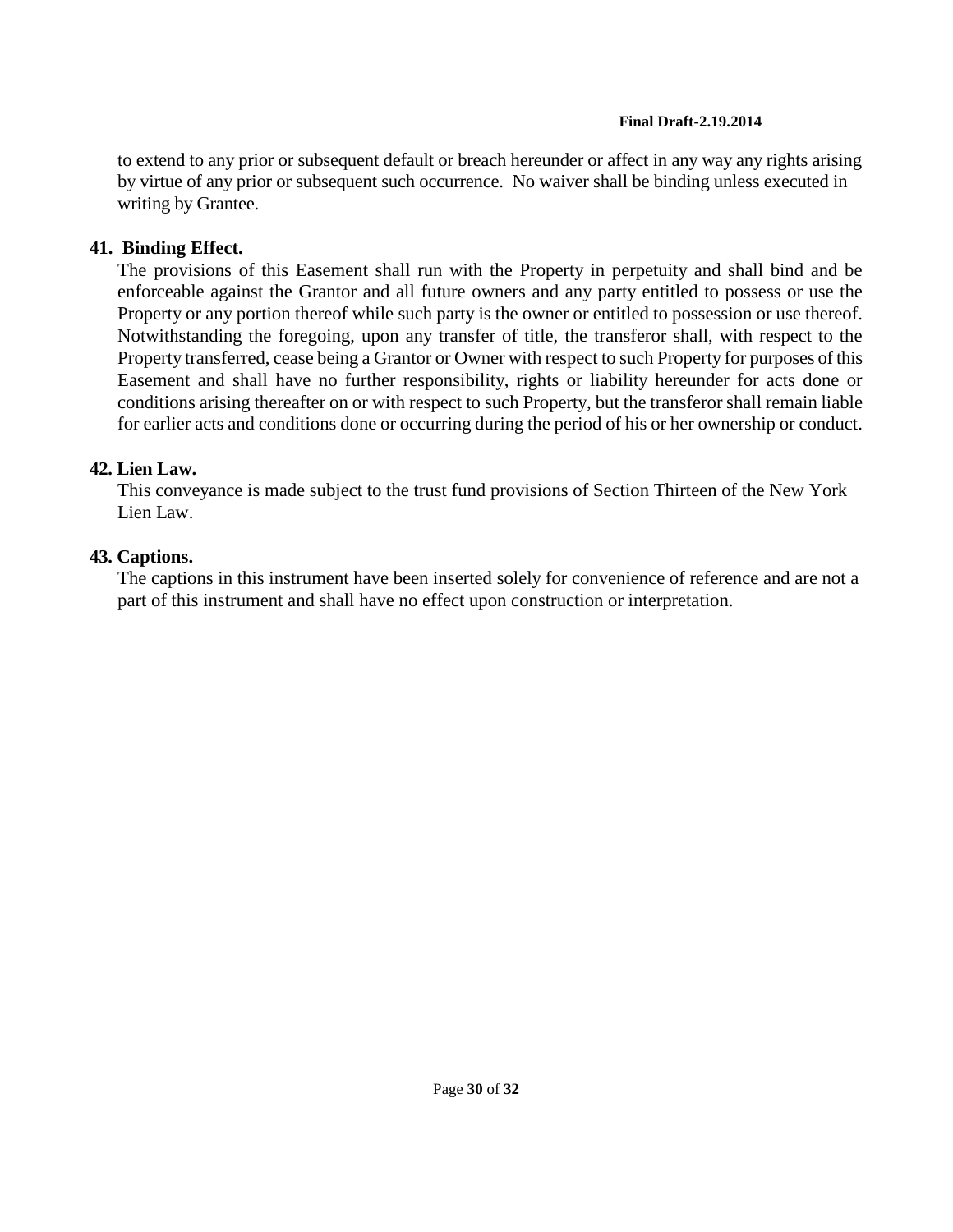**IN WITNESS WHEREOF,** Grantor and Grantee, intending to be legally bound hereby, have hereunto set their hands on the date first above written.

**Grantor:** \_\_\_\_\_\_\_\_\_\_\_\_\_\_\_\_\_\_\_\_\_\_\_\_\_\_\_\_\_\_\_\_\_\_

(**Grantor's name**)

**Grantee:**

 $Bv:$ 

*{IF a Third Party Right of Enforcement is inserted into this Easement, a signature block (and notary block) acknowledging acceptance of that role must be inserted here}*

*State of New York )*

*County of ), ss:*

On the \_\_\_\_\_day of \_\_\_\_\_\_\_\_\_\_\_\_\_\_\_\_\_\_ in the year 20\_\_ before me, the undersigned, personally appeared \_\_\_\_\_\_\_\_\_\_\_\_\_\_\_\_\_\_\_\_\_\_\_\_\_, personally known to me or proved to me on the basis of satisfactory evidence to be the individual (s) whose name (s) is (are) subscribed to the within instrument and acknowledged to me that he/she/they executed the same in his/her/their capacity(ies), and that by his/her/their signature(s) on the instrument, the individual(s), or the person upon behalf of which the individual(s) acted, executed the instrument.

> \_\_\_\_\_\_\_\_\_\_\_\_\_\_\_\_\_\_\_\_\_\_\_\_\_\_\_\_\_\_\_\_\_\_\_\_\_\_\_\_\_\_ Signature/office of individual taking acknowledgement

*State of New York )*

*County of ), ss:*

On the \_\_\_\_\_day of \_\_\_\_\_\_\_\_\_\_\_\_\_\_\_\_\_\_\_ in the year 20\_\_ before me, the undersigned, personally appeared **Example 2.1** Personally known to me or proved to me on the basis of satisfactory evidence to be the individual (s) whose name (s) is (are) subscribed to the within instrument and acknowledged to me that he/she/they executed the same in his/her/their capacity(ies), and that by his/her/their signature(s) on the instrument, the individual(s), or the person upon behalf of which the individual(s) acted, executed the instrument.

> **\_\_\_\_\_\_\_\_\_\_\_\_\_\_\_\_\_\_\_\_\_\_\_\_\_\_\_\_\_\_\_\_\_\_\_\_\_\_\_\_\_\_** Signature/office of individual taking acknowledgement

> > Page **31** of **32**